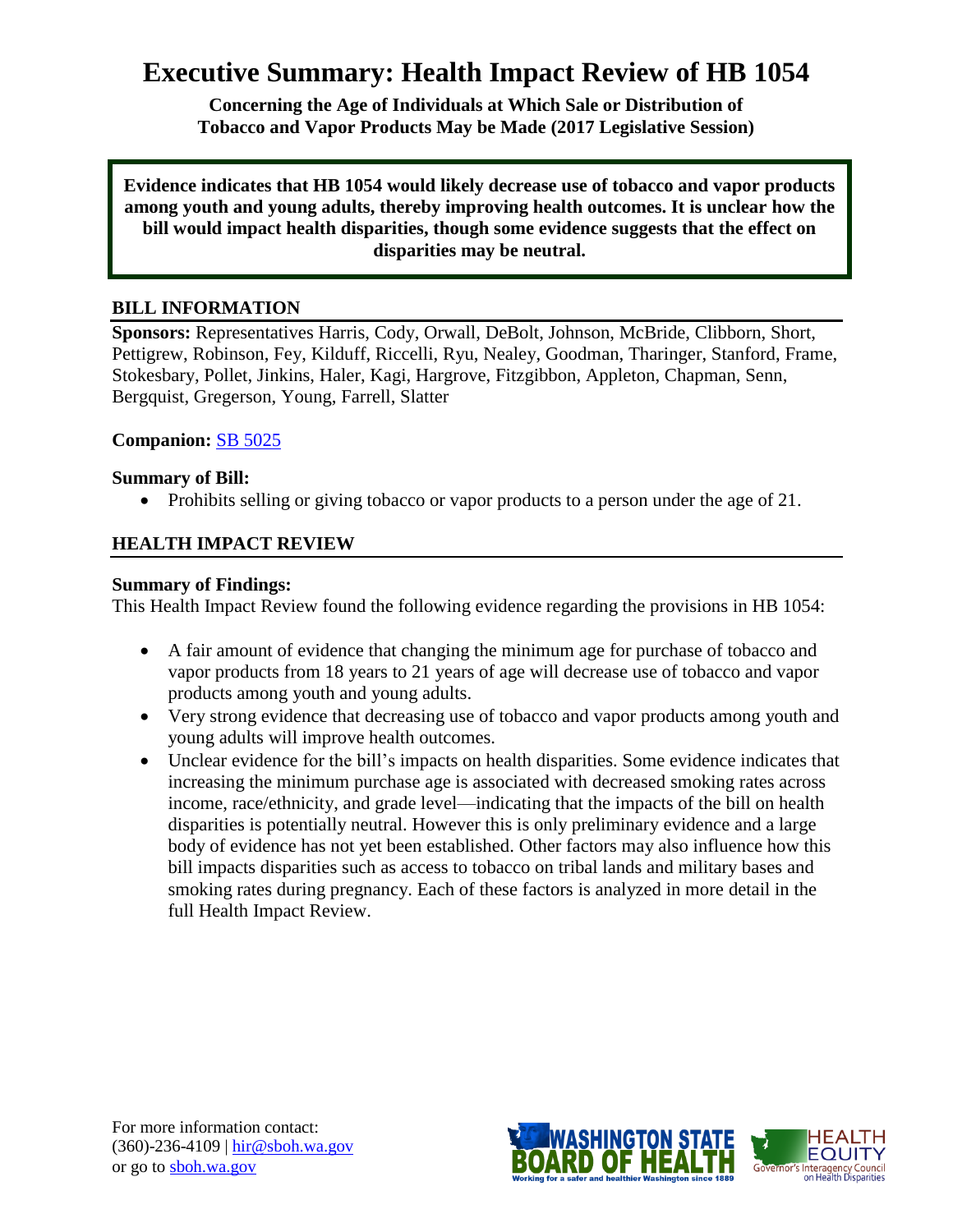# **Health Impact Review of HB 1054**

**Concerning the Age of Individuals at Which Sale or Distribution of Tobacco and Vapor Products May be Made (2017 Legislative Session)**

January 20<sup>th</sup>, 2017

Author: Alexandra Montaño Author: Sierra Rotakhina Contributor/Reviewer: Christy Hoff Reviewer: Michelle Davis Reviewer: Kelie Kahler

# **Acknowledgement**

We would like to thank the individuals who provided data and various perspectives on the potential impacts of the bill.

# **Contents**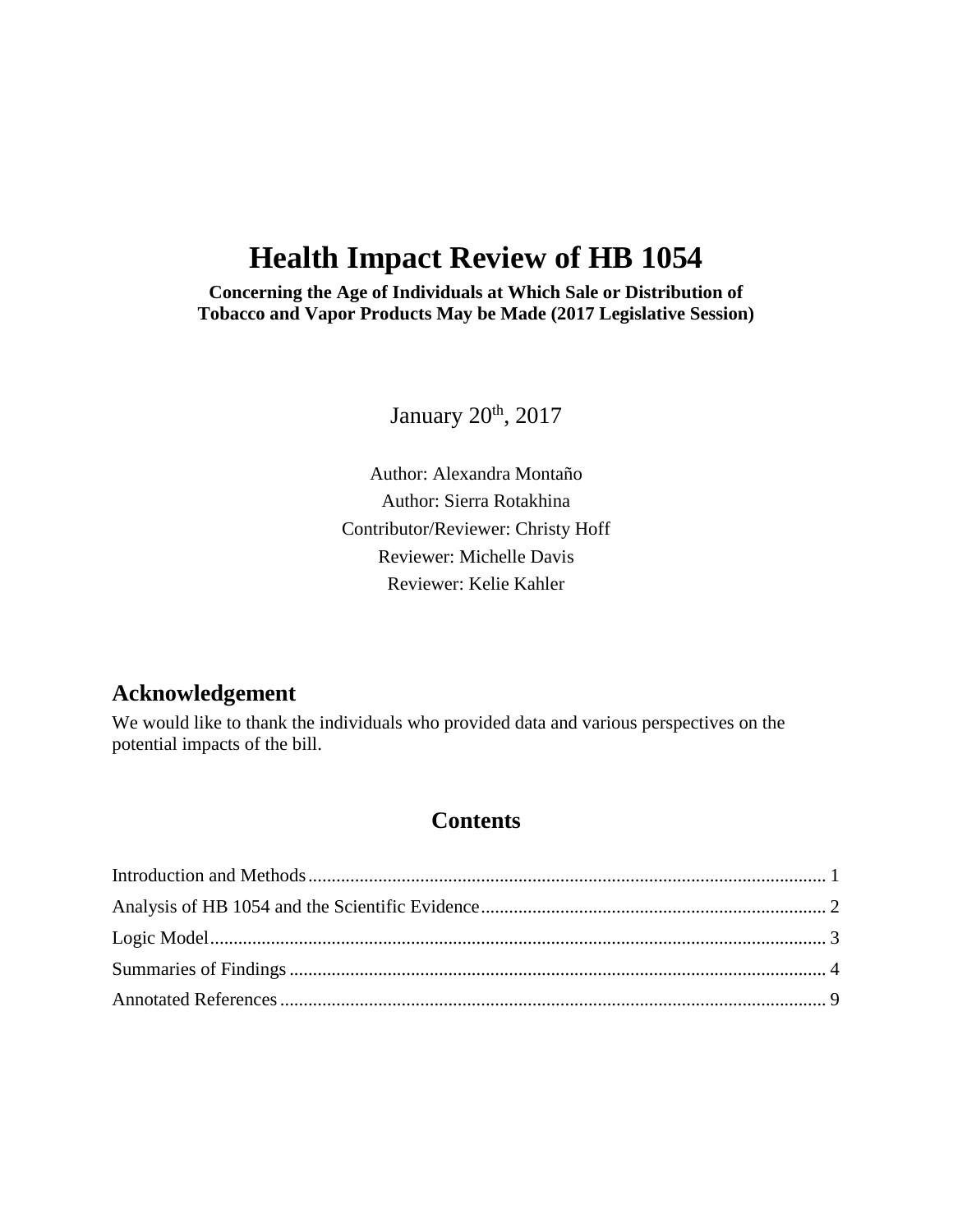# **Introduction and Methods**

<span id="page-2-0"></span>A Health Impact Review is an analysis of how a proposed legislative or budgetary change will likely impact health and health disparities in Washington State [\(RCW 43.20.285\)](http://apps.leg.wa.gov/rcw/default.aspx?cite=43.20.285). For the purpose of this review 'health disparities' have been defined as the differences in disease, death, and other adverse health conditions that exist between populations [\(RCW 43.20.270\)](http://apps.leg.wa.gov/rcw/default.aspx?cite=43.20.270). This document provides summaries of the evidence analyzed by State Board of Health staff during the Health Impact Review of House Bill 1054 [\(HB 1054\)](http://app.leg.wa.gov/billsummary?BillNumber=1054&Year=2017).

Staff analyzed the content of HB 1054 and created a logic model depicting possible pathways leading from the provisions of the bill to health outcomes. We consulted with experts and contacted stakeholders with diverse perspectives on the bill. State Board of Health staff can be contacted for more information on which stakeholders were consulted on this review. We conducted objective reviews of the literature for each pathway using databases including PubMed and Google Scholar.

The following pages provide a detailed analysis of the bill including the logic model, summaries of evidence, and annotated references. The logic model is presented both in text and through a flowchart (Figure 1). The logic model includes information on the strength of the evidence for each relationship. The strength-of-evidence has been defined using the following criteria:

- Not well researched: the literature review yielded few if any studies or only yielded studies that were poorly designed or executed or had high risk of bias.
- **A fair amount of evidence:** the literature review yielded several studies supporting the association, but a large body of evidence was not established; or the review yielded a large body of evidence but findings were inconsistent with only a slightly larger percent of the studies supporting the association; or the research did not incorporate the most robust study designs or execution or had a higher than average risk of bias.
- **Strong evidence:** the literature review yielded a large body of evidence on the relationship (a vast majority of which supported the association) but the body of evidence did contain some contradictory findings or studies that did not incorporate the most robust study designs or execution or had a higher than average risk of bias; or there were too few studies to reach the rigor of 'very strong evidence'; or some combination of these.
- **Very strong evidence:** the literature review yielded a very large body of robust evidence supporting the association with few if any contradictory findings. The evidence indicates that the scientific community largely accepts the existence of the association.

This review was subject to time constraints, which influenced the scope of work for this review. The annotated references are only a representation of the evidence and provide examples of current research. In some cases only a few review articles or meta-analyses are referenced. One article may cite or provide analysis of dozens of other articles. Therefore the number of references included in the bibliography does not necessarily reflect the strength-of-evidence. In addition, some articles provide evidence for more than one research question so they are referenced multiple times.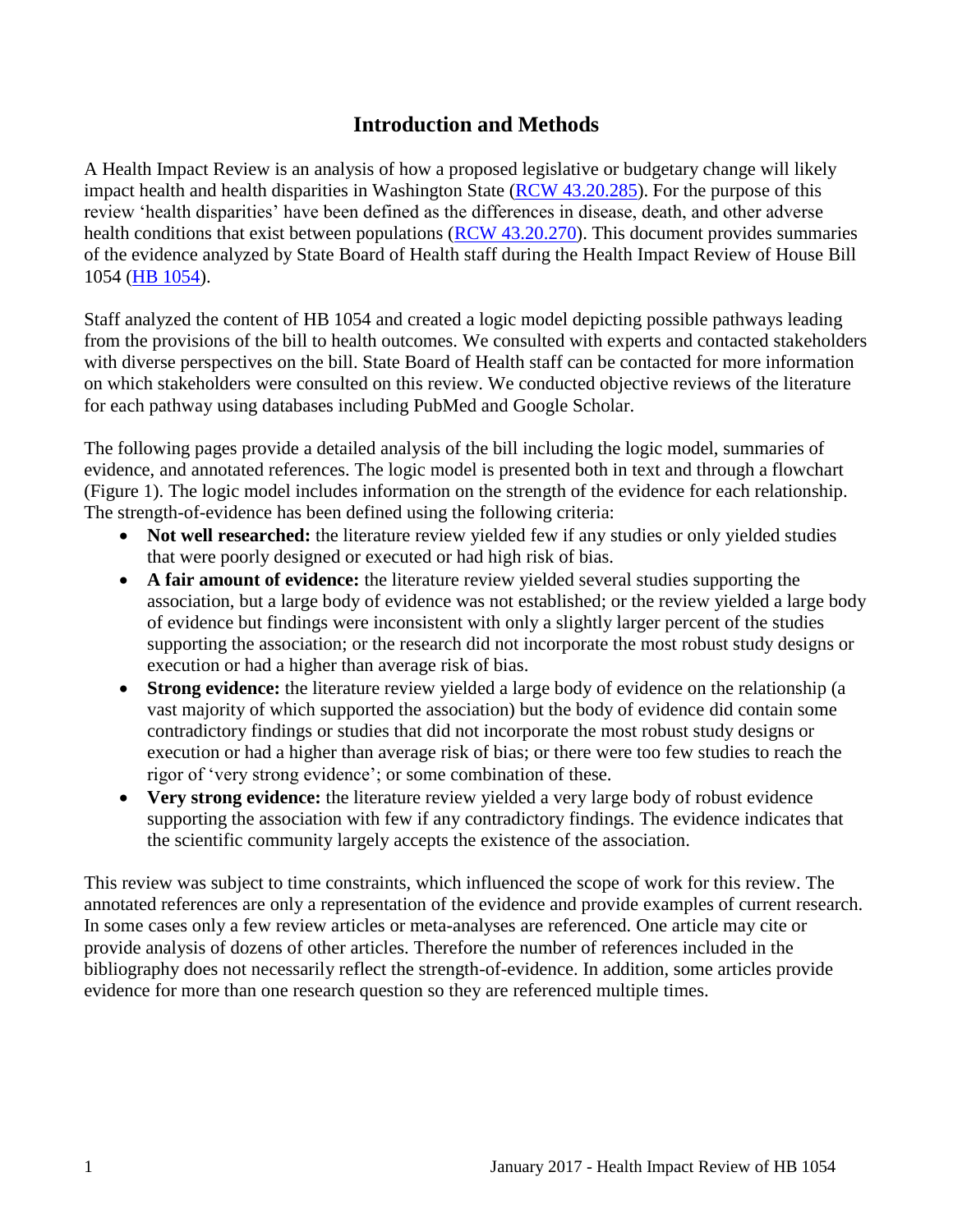# **Analysis of HB 1054 and the Scientific Evidence**

#### <span id="page-3-0"></span>*Summary of HB 1054*

• Prohibits selling or giving tobacco or vapor products to a person under the age of 21.

### *Health impact of HB 1054*

Evidence indicates that HB 1054 would likely decrease use of tobacco and vapor products among youth and young adults, thereby improving health outcomes. It is unclear how the bill would impact health disparities, though some evidence suggests that the effect on disparities may be neutral.

### *Pathways to health impacts*

The potential pathways leading from the provisions of HB 1054 to decreased health disparities are depicted in Figure 1. There is a fair amount of evidence that changing the minimum age for purchase of tobacco and vapor products from 18 years to 21 years of age will decrease use of tobacco and vapor products among youth and young adults.<sup>[1-12](#page-10-1)</sup> There is very strong evidence that decreasing use of tobacco and vapor products among youth and young adults will improve health outcomes for Washingtonians.<sup>[1,](#page-10-1)[13,](#page-16-0)[14](#page-16-1)</sup> It is unclear from available evidence how the bill would impact health disparities. Two studies have found that increasing the minimum purchase age is associated with decreased smoking rates across income, race/ethnicity, and grade level<sup>[4,](#page-11-0)[6](#page-12-0)</sup>—indicating that the impacts of the bill on health disparities is potentially neutral. However this is only preliminary evidence and a large body of evidence has not yet been established. Other factors may also influence how this bill impacts disparities such as access to tobacco on tribal lands and military bases and smoking rates during pregnancy. Each of these factors is analyzed in more detail on page five.

Due to time limitations we only researched the most direct connections between the provisions of the bill and decreased health disparities and did not explore the evidence for all possible pathways. For example we did not evaluate the evidence for how minimum-purchase age laws impact retailer compliance and how compliance then affects usage of the restricted product.

# *Magnitude of impact*

The Institute of Medicine (IOM) convened a committee to examine the existing literature and use modeling to predict the likely impacts of increasing the minimum purchase age to 21 years of age. The committee's modeling was informed by the existing scientific literature and estimated that raising the tobacco purchase age to 21 would lead to the following reductions in tobacco initiation: a 12.5-18% reduction for those under 15 years of age, a 20.8-30% reduction for those 15-17 years, and a 12.5-18% reduction for those 18-20 years.

Decreased smoking initiation rates would likely lead to significant health impacts in the long term. With an age increase to 21, modeling predicted that by 2040-2059 there would be 0.2-0.8% reduction in deaths (8.2-9.9% by 2080-2099); 0.5% reduction in years of life lost (9.3% by 2080-2099); 0.3% reduction in lung cancer deaths (10.5% by 2080-2099); 12.2% reduction in low birth weight cases; 13% reduction in pre-term birth cases; and  $18.5\%$  $18.5\%$  reduction in sudden infant death syndrome (SIDS) cases.<sup>1</sup> Based on this IOM report, the Washington State Department of Health shared unpublished data that projects that if the minimum age for purchasing tobacco is raised from 18 to 21, 8,500 kids living in Washington who are alive right now will not die prematurely due to tobacco.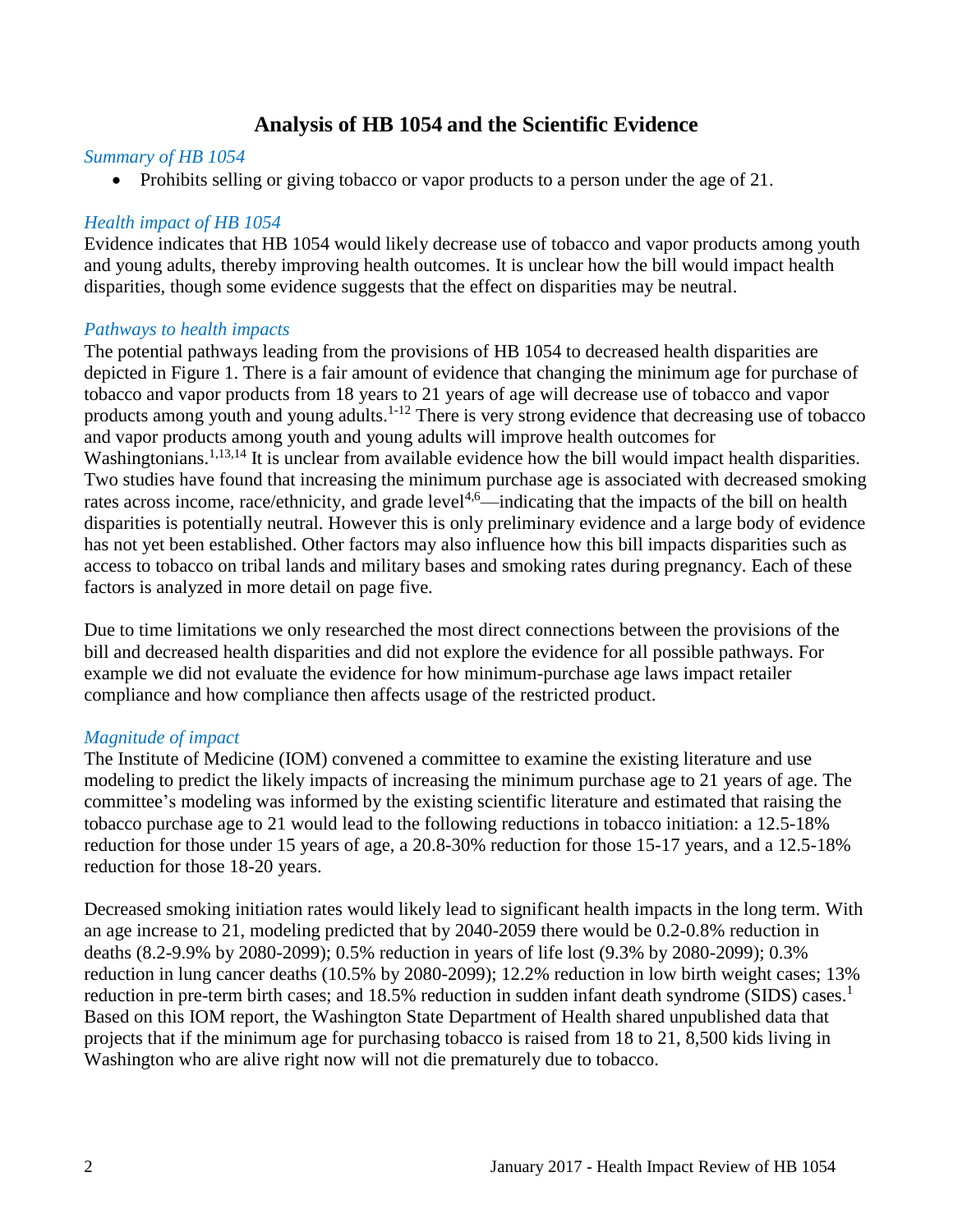# **Logic Model**



<span id="page-4-0"></span>\*See the full Health Impact Review for a detailed analysis of the likely impacts of HB 1054 on health disparities

**Figure 1 Concerning the Age of Individuals at Which Sale or Distribution of Tobacco and Vapor Products May be Made** HB 1054

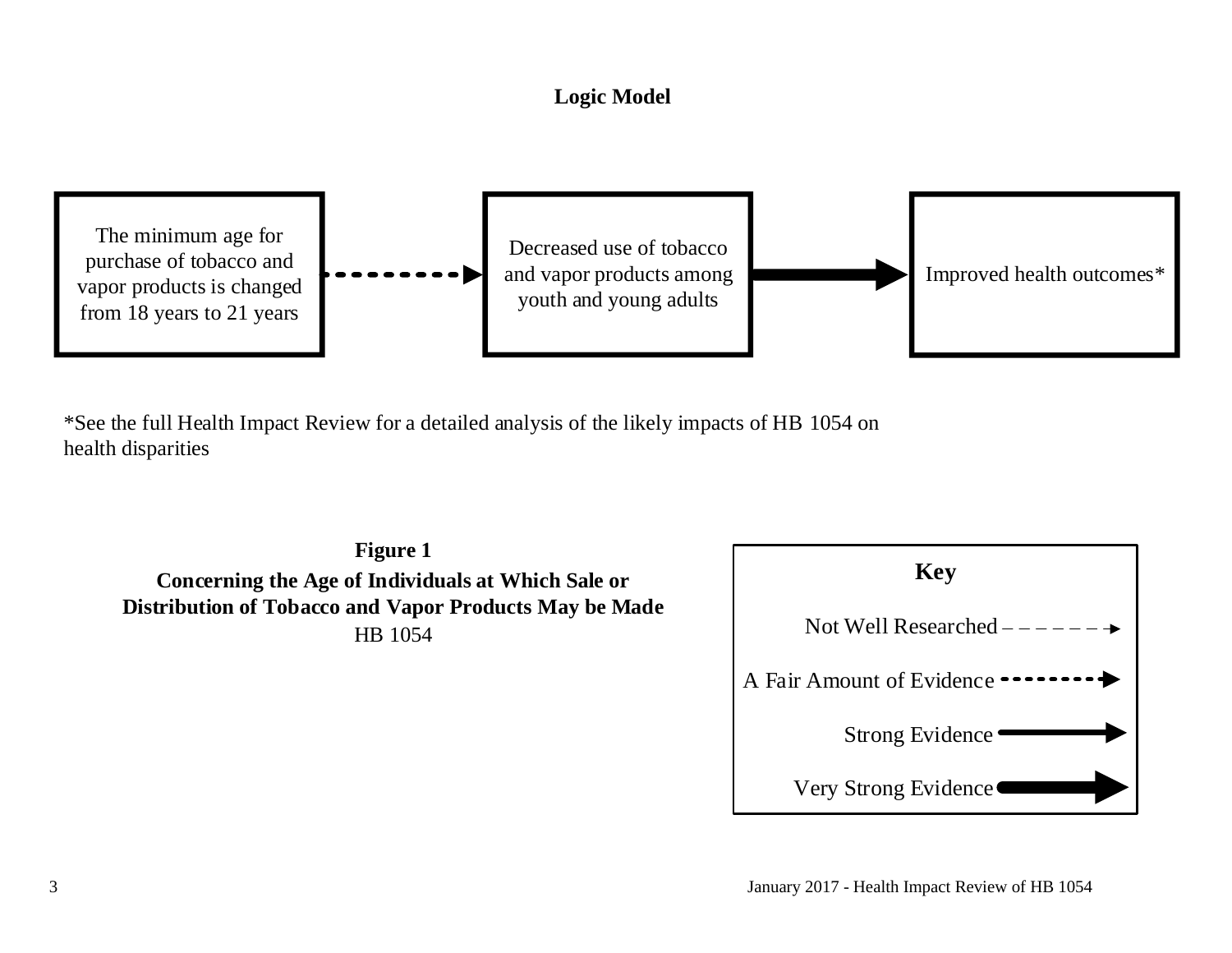# **Summaries of Findings**

#### <span id="page-5-0"></span>**Will changing the minimum age for purchase of tobacco and vapor products from 18 years to 21 years of age decrease use of tobacco and vapor products among youth and young adults?**

There is a fair amount of evidence that changing the minimum age for purchase of tobacco and vapor products from 18 years to 21 years of age will decrease use of tobacco and vapor products among youth and young adults.<sup>[1-6,](#page-10-1)[8,](#page-13-0)[10,](#page-15-0)[11](#page-15-1)</sup> For example, in April 2005 Needham, Massachusetts raised the minimum purchase age for tobacco to 21 years. An analysis of the impact of this legislation demonstrated that from 2006 to 2010, the smoking rate among high school students in Needham decreased by 47%, and this reduction was significantly greater than the reductions seen in 16 comparison communities who had not raised the purchase age.<sup>[4](#page-11-0)</sup> Further, New York City began enforcing a tobacco 21 purchase age in August 2014 and unpublished data provided from the NYC Department of Health And Mental Hygiene demonstrate a decrease in public high school student smoking rates from 8.2% in 2013 to 5.8% in 2015.

An additional body of evidence in relation to the effects of raising the minimum purchase age for alcohol indicates that higher alcohol purchase ages are associated with decreased alcohol consumption.[7](#page-13-1)[,9](#page-14-0) While research on alcohol purchase polices are not fully generalizable to tobacco/vaping purchase policies, these alcohol studies do provide additional insight into the likely effects of raising the minimum purchase age for tobacco and vaping products.

One of the aims of raising the purchase age for tobacco and vapor products is to prevent initiation of smoking among youth and young adults. Data from the 2014 Washington State Healthy Youth Survey indicate that  $41.5\%$  of Washington  $10<sup>th</sup>$  graders say that it would be either 'very easy' or 'sort of easy' to access cigarettes.[15](#page-17-0) Further, data from the 2012 survey show that when students were asked how they obtain tobacco products,  $75\%$  of Washington  $10<sup>th</sup>$  graders said that they received cigarettes from 'social or other' sources including friends and family members. Therefore, raising the purchase age and removing some of the social availability of these products from youth and young adults would likely decrease tobacco and vapor product use in this age group.

Although the evidence on the effects of minimum tobacco purchase ages have focused specifically on smoking rates among youth and young adults, it is possible that raising the minimum purchase age could also decrease smoking rates among older adults in the future. Research indicates that 95% of adult smokers begin smoking before they turn  $21^{12}$  $21^{12}$  $21^{12}$  and early smoking onset is associated with decreased likelihood of cessation. [16](#page-18-0) Therefore, declines in the tobacco/vaping use rates associated with increasing the minimum purchase age for tobacco and vaping products may extend beyond the age groups directly impacted by the change.

#### **Will decreasing use of tobacco and vapor products among youth and young adults improve health outcomes?**

There is very strong evidence that decreasing use of tobacco and vapor products among youth and young adults will improve health outcomes for these individuals, as well as for those who would otherwise have been exposed to their secondhand smoke or smoking in utero.<sup>[1](#page-10-1)[,13](#page-16-0)[,14](#page-16-1)</sup> A very strong body of evidence has shown a causal link between combustible cigarette smoking and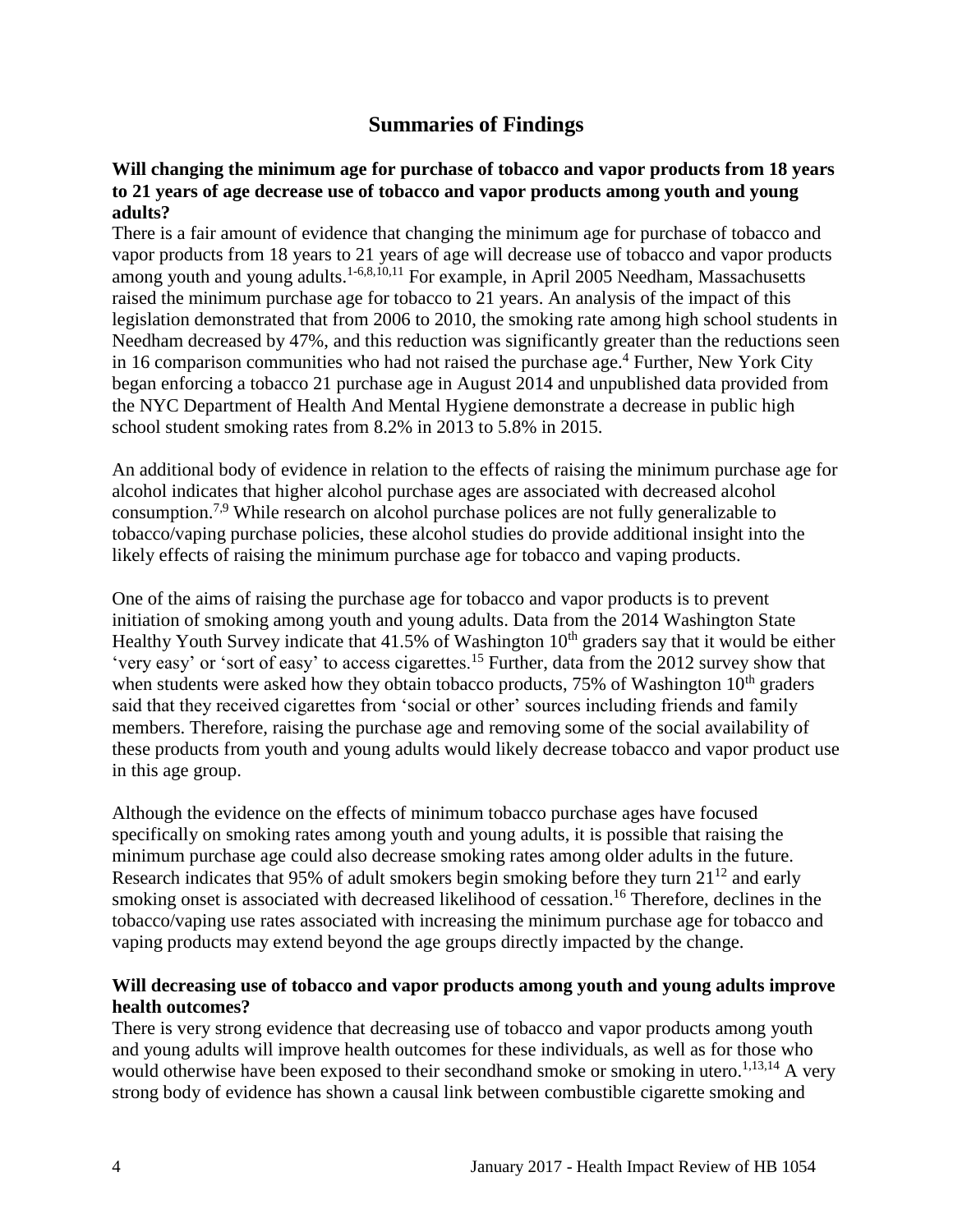diseases in nearly every organ, cancer (e.g. lung, liver, and colorectal cancer), diminished health status, exacerbation of asthma, inflammation, impaired immune function, age-related macular degeneration, harms to the fetus, diabetes, erectile dysfunction, arthritis, and premature death. Research also shows that secondhand smoke causes cancers, respiratory disease, cardiovascular disease, stroke, and harms to infant and child health.<sup>[14](#page-16-1)</sup>

Beyond the youth who are directly impacted by this bill, HB 1054 may also provide health benefits to infants and children who would potentially, in the absence of the bill, be exposed to secondhand smoke or smoking in utero. Data from the Pregnancy Risk Assessment Monitoring System (PRAMS) from 2010-2012 indicate that smoking rates among pregnant women before and during pregnancy are highest among mothers younger than 20 (36%) and remain high for mothers 20 to 24 years of age  $(32%)$ .<sup>[17](#page-18-1)</sup> Because women often are not aware that they are pregnant until several weeks into their pregnancy, the smoking rates in the months leading up to pregnancy can have an important impact on fetal development and growth.[17](#page-18-1) One study found that the babies of young mothers living in an area with a higher tobacco purchase age during pregnancy actually had better birth outcomes than their counterparts.<sup>[10](#page-15-0)</sup>

There is also strong evidence that decreased vaping rates would lead to improved health outcomes.[18](#page-19-0)[,19](#page-19-1) Many studies, including a comprehensive report published in 2016 by the Surgeon General, have found that vaping products contain substances that are harmful to humans (e.g. metals, traces of cancer-causing nitrosamines, formaldehyde, and mercury) and that smoking electronic cigarettes is associated with adverse effects such as airway and lung obstruction and harms at the cellular level.<sup>[20](#page-20-0)</sup> Evidence also indicates that product labels often did not show the concentrations of solvents and flavoring and that products labeled nicotine free were sometimes found to actually contain nicotine in high concentrations. There was also variability in product concentrations from cartridge-to-cartridge. There is a lack of evidence of the long-term impacts of vaping on human health as vapor products are relatively new.[18](#page-19-0)[,19](#page-19-1)

Given the limited evidence on the long-term impacts of vapor products, the literature suggests that vaping may have less adverse effects or result in less exposure to harmful substances than combustible cigarettes.<sup>[18,](#page-19-0)[19](#page-19-1)</sup> However, there is insufficient evidence to determine if vaping products are effectively being used to reduce or quit combustible cigarette use. While some studies suggest that e-cigarettes may be useful cessation tools or may help smokers decrease their use of combustible cigarettes, other studies have found that e-cigarette use is associated with a **decreased** likelihood of quitting combustible cigarettes and **increased** consumption of combustible cigarettes.<sup>[21-24](#page-20-1)</sup> A 2016 meta-analysis by Kalkhoran concluded that e-cigarettes, as they are currently being used, are actually associated with lower quit rates among combustible cigarette smokers.[24](#page-21-0) Further, while evidence supporting the use of e-cigarettes as a cessation tool for combustible cigarettes is weak for adults, it remains untested among youth and young adults.[20](#page-20-0) In addition, emerging evidence suggests that youth and adults who start using electronic cigarettes may be more likely than their peers to begin using combustible cigarettes and other tobacco products.[25,](#page-22-0)[26](#page-22-1)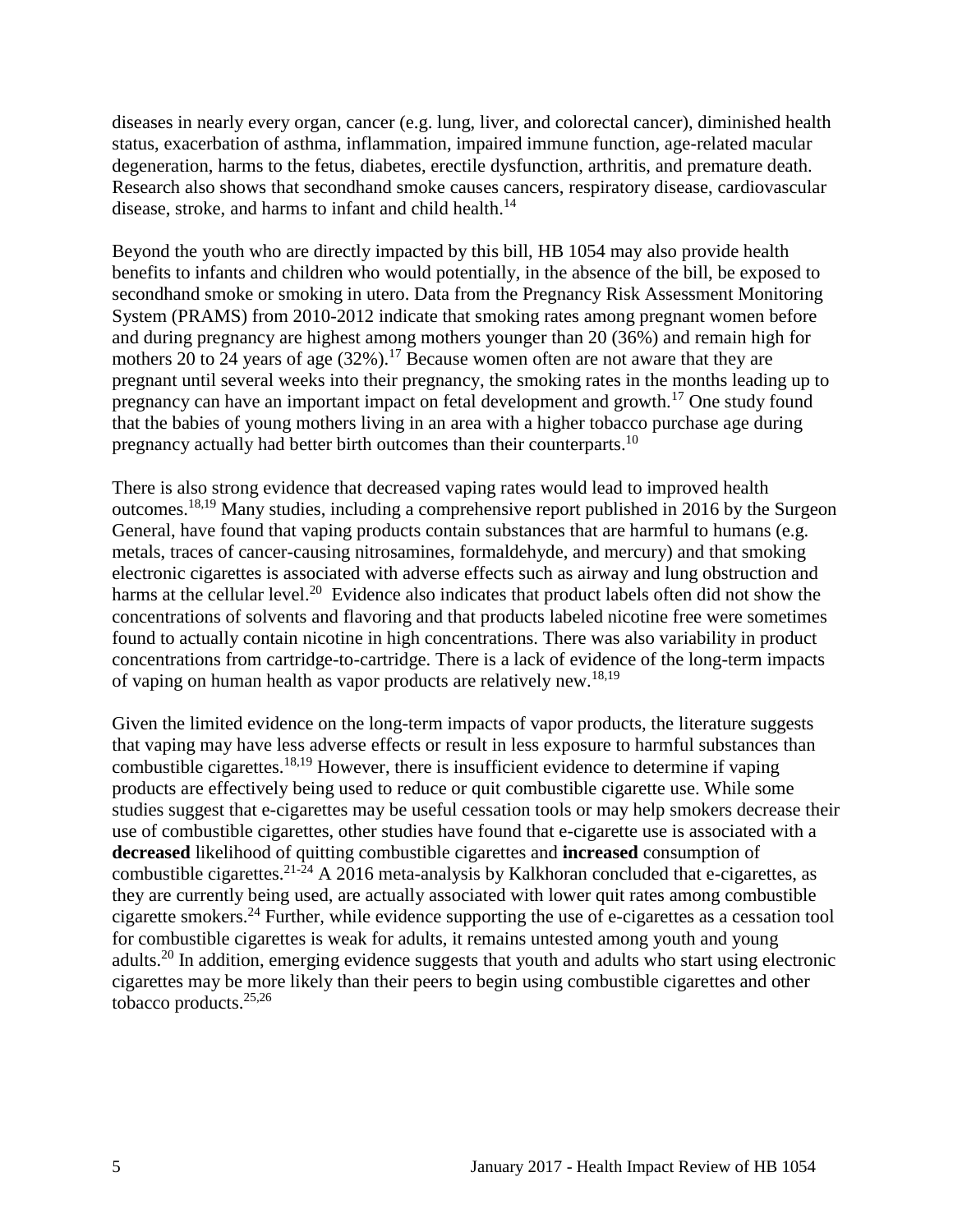#### **Will improving health outcomes for youth and young adults impacted by HB 1054 impact health disparities?**

It is unclear from the available evidence how increasing the minimum tobacco/vaping product purchase and possession age to 21 would likely impact health disparities. Two studies have found that increasing the minimum purchase age is associated with decreased smoking rates across income, race/ethnicity, and grade level<sup>[4](#page-11-0)[,6](#page-12-0)</sup>—indicating that the impacts of the bill on health disparities is potentially neutral. However this is only preliminary evidence and a large body of evidence has not yet been established.

We did not identify any evidence which suggests that increasing the minimum purchase age would increase smoking rates among any subpopulations. Given that the evidence is inconclusive regarding impacts across subpopulations, if an increase in the purchase age *did* lead to an increase in disparities, it would likely be a result of a disproportionate *positive* impact for communities with lower tobacco/vaping rates. There would still likely be a positive effect for all communities. Any observed increases in disparities as a result of smaller declines in smoking rates in some subpopulations could potentially be addressed through culturally and linguistically appropriate tobacco/vaping prevention interventions tailored to those populations.

#### *Disparities by race/ethnicity*

Data from Washington State's 2014 Healthy Youth Survey indicate that youth of color and American Indian/Alaskan Native (AI/AN) youth report smoking combustible and electronic cigarettes at significantly higher rates than their White counterparts in the younger grades  $(6<sup>th</sup>$ , 8<sup>th</sup>, and 10<sup>th</sup> grades). However smoking rates among White students increase in the higher grades, and by  $12<sup>th</sup>$  grade these disparities have minimized. In some cases (such as electronic cigarette use) White students are actually using these products at a higher rate than their counterparts by 12<sup>th</sup> grade.<sup>[15](#page-17-0)</sup> Combined 2012-2014 Behavioral Risk Factor Surveillance System (BRFSS) data from adults in Washington indicate that AI/AN respondents report the highest smoking rates in adulthood.<sup>[17](#page-18-1)</sup> How HB 1054 will affect these nuanced changes in smoking disparities is not clear; however evidence indicates that earlier age of initiation of tobacco use is associated with greater difficulty quitting. Youth who initiate smoking at 13 years or younger have the most difficulty quitting, while each year that a child delays initiation increases their chances of quitting.<sup>[16](#page-18-0)</sup> This suggests that if increasing the tobacco/vaping product purchase age decreases smoking and vaping rates for all racial/ethnic groups and grade levels, it could potentially have greater positive impacts on youth of color and AI/AN youth than their White counterparts as these youth seem to be initiating smoking at a younger age in Washington. [15](#page-17-0) This could potentially result in a decline in the disproportionally high smoking rates among AI/AN adults in Washington in the future.

PRAMS data from 2010-2012 indicate that AI/AN and low-income mothers are more likely than their counterparts to report smoking before pregnancy.<sup>[17](#page-18-1)</sup> This may indicate that decreasing smoking rates evenly across all demographic groups could actually have a greater positive health impact in AI/AN and low income communities because the decrease would not only benefit the smoker, but her unborn child as well. However, current law [\(RCW 43.06.455\)](http://apps.leg.wa.gov/rcw/default.aspx?cite=43.06.455) allows the Governor to enter into cigarette tax compacts with the tribes and stipulates that these compacts must prohibit retailers on tribal land from selling or giving cigarettes to anybody under the age of 18. HB 1054 does not amend this language. If tribal retailers continue to sell tobacco products to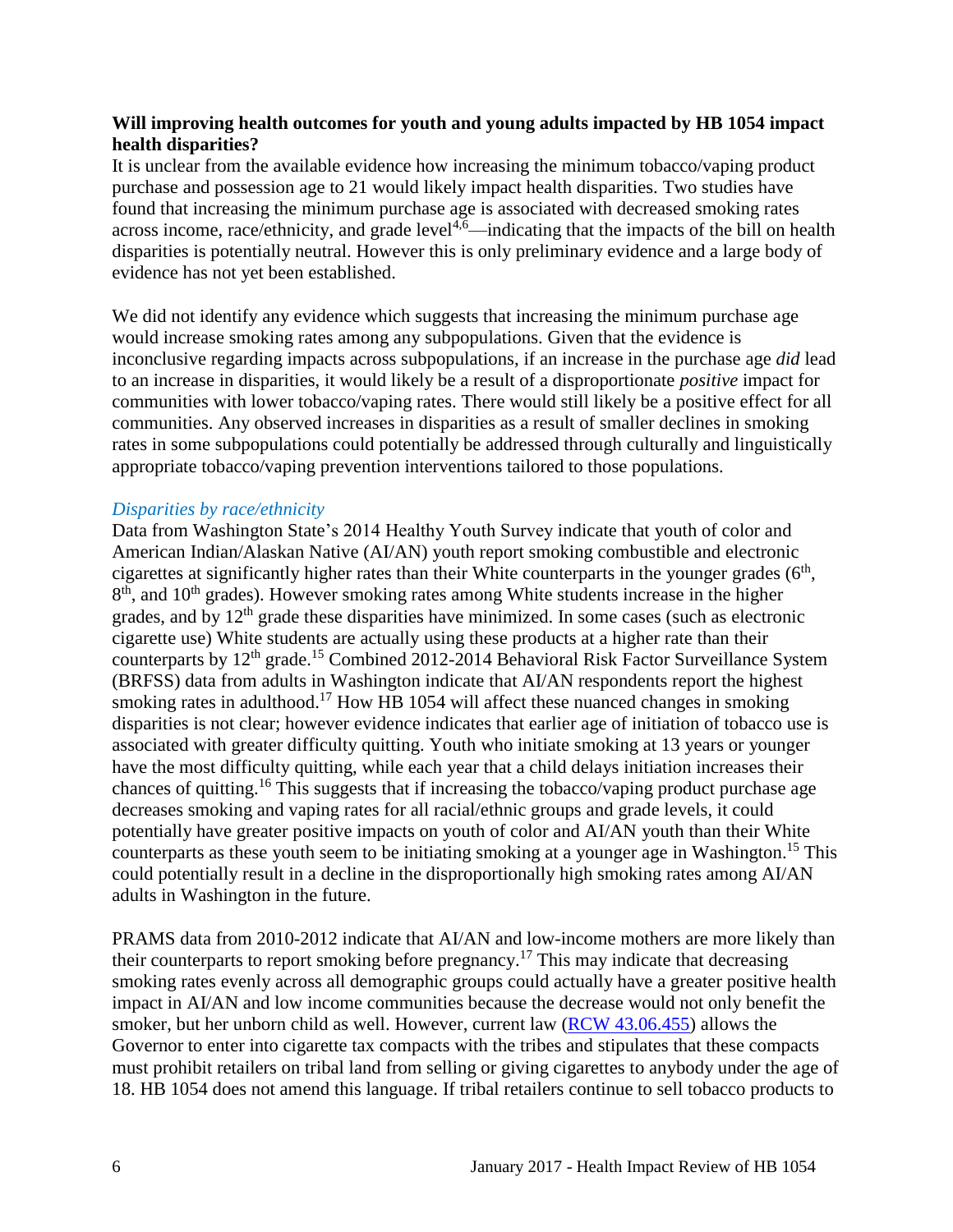young adults between 18 and 20 years of age, it is possible that smoking rates among AI/ANs (and other Washingtonians) living on or accessing goods on tribal land will not be as positively impacted by HB 1054. If this leads to a greater decline in tobacco use among other subpopulations, this could exacerbate the smoking disparities that currently exist for AI/ANs in Washington.

#### *Disparities by income*

Washington Behavioral Risk Factor Surveillance System data from 2012-2014 indicate that as income increases smoking rates decrease.<sup>[17](#page-18-1)</sup> One study specifically addressed how smoking rates among students with different family incomes (using eligibility for free school meals as a proxy for family income) were impacted by an increase in the minimum tobacco purchase age. This study found that smoking rates declined equally for non-eligible and eligible students[.](#page-12-0)<sup>6</sup> This suggests that HB 1054 may have neutral impacts on smoking disparities by income; however the evidence is insufficient to make a determination. As mentioned above PRAMS data from 2010- 2012 indicate that low-income mothers are more likely than their counterparts to report smoking before pregnancy,<sup>[17](#page-18-1)</sup> so decreasing smoking rates evenly across all income groups could actually have a greater positive health impact on low income communities because the decrease would not only benefit the smoker, but her unborn child as well.

#### *Disparities by sexual orientation*

Data show that 2014 Healthy Youth Survey respondents in Washington who self-identified as lesbian, gay, or bisexual (LGB) reported higher smoking rates than their straight counterparts.<sup>[15](#page-17-0)</sup> The literature has not addressed if changing minimum tobacco purchase and possession laws impacts LGB and straight youth equally, so it unclear how HB 1054 would impact tobacco use disparities by sexual orientation.

### *Disparities by military status*

National data indicate that active duty military members are more likely than civilians to report currently smoking, and that veterans are also more likely to be current smokers than nonveterans.[27](#page-22-2) However, BRFSS data and Health Related Behavior Survey data for Active Duty Service Members from 2011 suggest that in Washington State, the rates among active duty personnel, the general population, veterans, and non-veterans are similar.<sup>[28](#page-23-0)[,29](#page-23-1)</sup> Because HB 1054 would not affect the minimum tobacco/vaping product purchase age on military bases in Washington, it is possible that this bill could have a smaller impact on decreasing tobacco and vaping product use among active duty personnel, thereby potentially creating a disparity or exacerbating disparities that already exist at the national level. It is important to note that in Hawaii, where a tobacco 21 purchase age law was passed in 2015, the U.S. Army, Department of the Navy, and the Marine Corp all announced their support and indicated that their respective bases would comply with the law.<sup>1</sup>

#### **Other considerations**

We also explored the potential impacts of the bill on businesses that sell tobacco or vaping products as economic health can affect human health. We ultimately did not include these pathways in the logic model on page three of this review because the impacts on business have

l

 $1$ <sup>1</sup> This correspondence can be found [here](https://www.garrison.hawaii.army.mil/pao/mr2015/MR_2015-12-02_ArmyToComplyWithStateSmokingLaw_FINAL.pdfhttps:/www.garrison.hawaii.army.mil/pao/mr2015/MR_2015-12-02_ArmyToComplyWithStateSmokingLaw_FINAL.pdf) in a media release from the U.S. Army Garrison, Hawaii, and in administrative messages from the Navy [\(NAVADMIN 298/15\)](https://www.navyreserve.navy.mil/Documents/Hot%20Topics%20Holding%20Folder/NAVADMIN%20298_15%20NOTICE%20OF%20HAWAII%20RAISING%20SMOKING%20AGE%20TO%2021%20EFFECTIVE%201%20JAN%2016.pdf) and Marine Corps [\(MARADMIN 649/15\)](http://www.marines.mil/mobile_noteused/MARADMINS/View/Article/175678/notice-of-hawaii-raising-smoking-age-to-21-effective-1-january-2016/).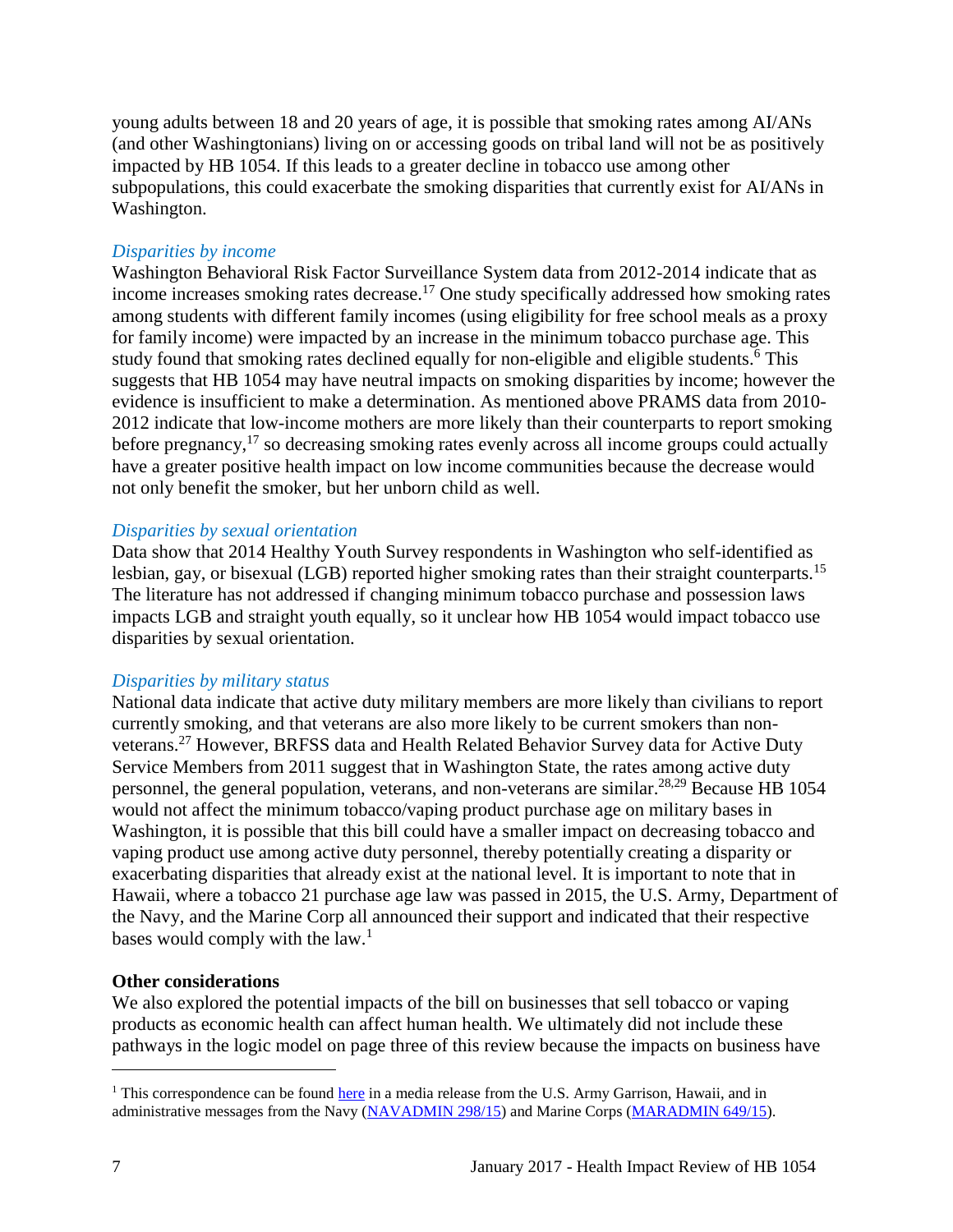not been well researched. We did not identify any studies which have analyzed the impact of increasing purchase ages (of tobacco, alcohol, etc.) on business solvency, jobs, wages, or prices. One publication noted that no tobacco retailers have gone out of business in Needham, Massachusetts since it implemented a tobacco 21 purchase age in 2005,<sup>[30](#page-23-2)</sup> but this has not been studied rigorously.

One study estimated the impact of a national tobacco purchase age of 21 on cigarette sales. Winickoff et al. used national data on the proportion of legal tobacco sales that are made by (or for) 18 to 20 years olds to estimate the potential impact on retailers if the sale age is increased to age 21.<sup>[30](#page-23-2)</sup> Winickoff notes that 18 to 20 year olds account for 2.12% of the total cigarette consumption in the United States and therefore, if all 18 to 20 year olds stopped smoking following an increase in the purchase age, the maximum amount that sales revenue could decline would be close to 2%.<sup>[30](#page-23-2)</sup> This estimate is also based on the notion that there would be universal implementation and enforcement of the law. Assuming that the policy would have a long-term impact on smoking rates of adults in the future (through the aging of this low tobacco-use cohort), this could lead to a gradual reduction in the sale of cigarettes to older adults over time. This estimate does not account for other tobacco product or vaping product sales.<sup>[30](#page-23-2)</sup> Further, New York City began enforcing a tobacco 21 purchase age in August 2014 and unpublished preliminary data demonstrates that the rate of decline of tobacco tax revenue remained steady before and after implementation. This finding strongly supports the projections from the IOM that an immediate impact on revenue from would be small, particularly because raising the purchase age delays or prevents the initiation of smoking rather than causing current smokers to quit.<sup>1</sup> Given the scarcity of research on the impact of age of purchase laws on business we are unable to make a conclusion about how HB 1054 would likely impact business.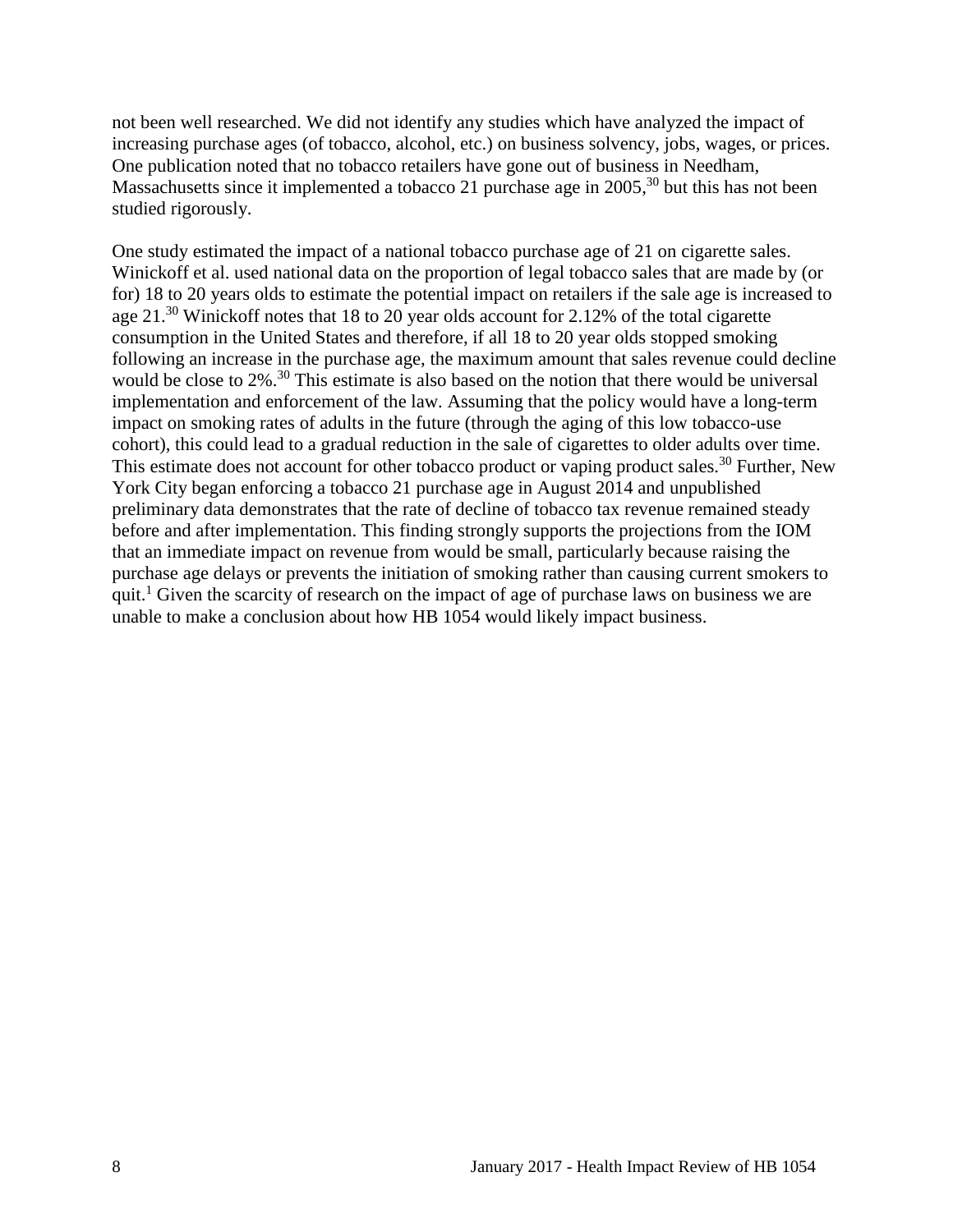# **Annotated References**

### <span id="page-10-1"></span><span id="page-10-0"></span>1.*IOM (Institute of Medicine). 2015. Public health implications of raising the minimum age of legal access to tobacco products. Washington, DC: The National Academies Press.*

The Tobacco Control Act of 2009 directed the Food and Drug Administration (FDA) to convene a panel of experts to conduct a study on the health impaction of raising the minimum purchase age for tobacco products and submit a report to Congress. The FDA contracted with the Institute of Medicine (IOM) to convene a committee to examine the existing literature and use modeling to predict the likely impacts of increasing the minimum purchase age to 21 or 25 years of age. The committee concluded in their report that increasing the minimum purchase and possession age for tobacco products would likely prevent or delay initiation of tobacco use by adolescents and young adults and therefore also lead to a "substantial reduction in smoking-related mortality." The authors also concluded that while (for a purchase age of 21) 18 to 20 year olds would be affected, the largest reduction in tobacco initiation would likely be among 15 to 17 year olds. They note that increasing the purchase age to 19 would likely have a modest impact on decreasing tobacco access to minors compared in increasing the age to 21. The authors cite evidence that younger age of smoking initiation is associated with heavier smoking later in life, a higher likelihood of continuing to smoke through the lifespan, and increased risk of adverse health outcomes. The report also summarizes the literature on the effect of tobacco purchase, use, and possession (PUP) laws. A 2008 study conducted in California by Rogers et al. found that in the previous 12 months, across all 249 enforcement agencies statewide, an average of 24.1 citations were issued per agency. A study by Gottlieb et al. also found that African-American and Hispanic students were significantly more likely than their White counterparts to receive a PUP citation. Jason et al. (2007b) found that youth who were fined for PUP violations were more likely than youth in a tobacco prevention education program to reduce or quit tobacco use. However Gottlieb et al. (2004) found that receiving a PUP citation was only associated with reduced smoking intention in some of the sample schools. The committee conducted modeling (informed by the existing scientific literature) and estimated that raising the tobacco purchase age to 21 would lead to the following reductions in tobacco initiation: 15% (range: 12.5-18%) reduction for those under 15 years of age, 25% (range: 20.8-30%) reduction for those 15-17 years, 15% (range 12.5-18%) reduction for those 18-20 years. Their modeling predicts that with an age 21 minimum, by 2040-2059 there would be 0.2-0.8% reduction in deaths (8.2-9.9% by 2080-2099); 0.5% reduction in years of life lost (9.3% by 2080-2099); 0.3% reduction in lung cancer deaths (10.5% by 2080-2099); 12.2% reduction in low birth weight cases; 13% reduction in pre-term birth cases; and 18.5% reduction in sudden infant death syndrome (SIDS) cases.

### 2. **Chaloupka F., Grossman M. . Price, tobacco control policies, and youth smoking.**  *NBER Working Paper No. 5740.* **1996.**

Chaloupka and Grossman analyzed national survey data collected annually from 1992 through 1994 with eighth, tenth, and twelfth grade students as part of the University of Michigan's Monitoring the Future Project. Each year approximately 15,000 to 19,000 students in each grade are included in the sample. The total sample included 110,717 respondents with compete data (response rate not noted). The authors added age of purchase policies in each county to the dataset. This ecological study found that as the minimum purchase age increased, tobacco use among surveyed youth showed a statistically significant increase. A causal relationship between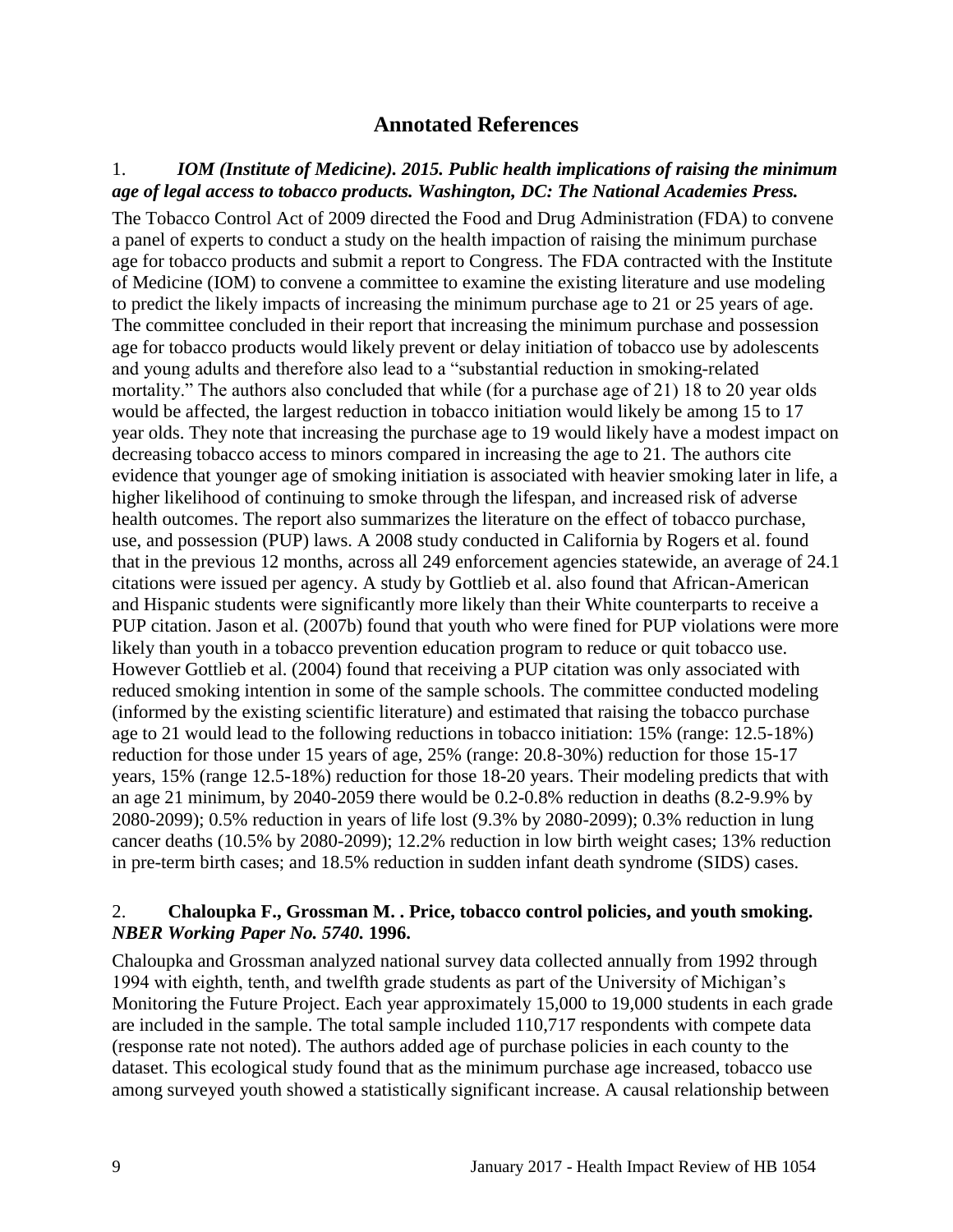these two variables cannot be determine using this study design (e.g. Did the jurisdictions increase their minimum purchase age to address high smoking rates? Did the minimum purchase age contribute to high smoking rates? Or were there other uncontrolled for variables that impacted both?). The authors note that there was limited variation in the purchase age (from 18 to 19 with only one state with a minimum of 21) and that these laws were poorly enforced at this time.

#### 3. **Fidler Jennifer A., West Robert. Changes in smoking prevalence in 16– 17**‐ **year**‐ **old versus older adults following a rise in legal age of sale: findings from an English population study.** *Addiction.* **2010;105(11):1984-1988.**

On October 1, 2007 England, Scotland, and Wales increased the legal age to purchase tobacco from 16 to 18 years. Smoking among 16 to 17 year olds, however, remained legal. Fidler et al. analyzed data from the monthly Smoking Toolkit Study of randomly selected households and compared the prevalence of smoking among 16-17 year olds compared to other age groups after the age to purchase tobacco was increased. The surveys are collected through face-to-face interviews with one member (over 16 years) from the selected household and then the data are weighted to ensure they are representative of the population in England. The analysis included data from November 2006 through May 2009 and included 53,322 participants (response rate not noted). While the smoking rate declined for all age group after implementation of the higher age law, this change was only significant for three age groups (16-17 year olds, 18-24 year olds, and 55-64 year olds), and the greatest decline was among 16-17 year olds (7.1%). The decline in smoking prevalence after the law change for respondents under 18 years was significantly greater than the decline among respondents 18 and older.

# <span id="page-11-0"></span>4. **Kessel Schneider S, Buka SL, Dash K, et al. Community reductions in youth smoking after raising the minimum tobacco sales age to 21.** *Tobacco Control* **2015;Epub ahead of print.**

In April of 2005 Needham, Massachusetts raided the minimum age to purchase tobacco to 21 years. Kessel-Schneider et al. used data from the MetroWest Adolescent Health Survey to determine if smoking rates had declined at a different rate in Needham than in 16 nearby communities that had not raised the minimum age to 21, and also to determine if the effects were specific to tobacco or if similar patterns excited for youth alcohol use. This school-based health survey is administered every other year to students in grades 9-12 starting in the fall of 2006. Seventeen of the 26 public high schools in the region participated in all four years of the survey (2006, 2008, 2010, and 2012). Participation rates among students ranged from 88.8% to 89.6%, with from 16,385 to 17,089 students participating each year. The authors controlled for two factors of school composition—percent of students receiving free and reduced lunch and percent of Caucasian students. In 2006 the smoking rates were not significantly different between Needham and the 16 comparison communities. From 2006 to 2008 and also from 2008 to 2010 the smoking rates decreased significantly more in Needham than in the comparison communities. From 2010 to 2012, the smoking rates decreased significantly more in the comparison cities than in Needham. The authors indicate that this suggests that raising the minimum purchase age may lead to a greater decline in smoking in the years immediately after the policy change. When looking at the time period from 2006 to 2010 the authors found that the smoking rates declined significantly more in Needham than in the comparison communities. This trend was true for all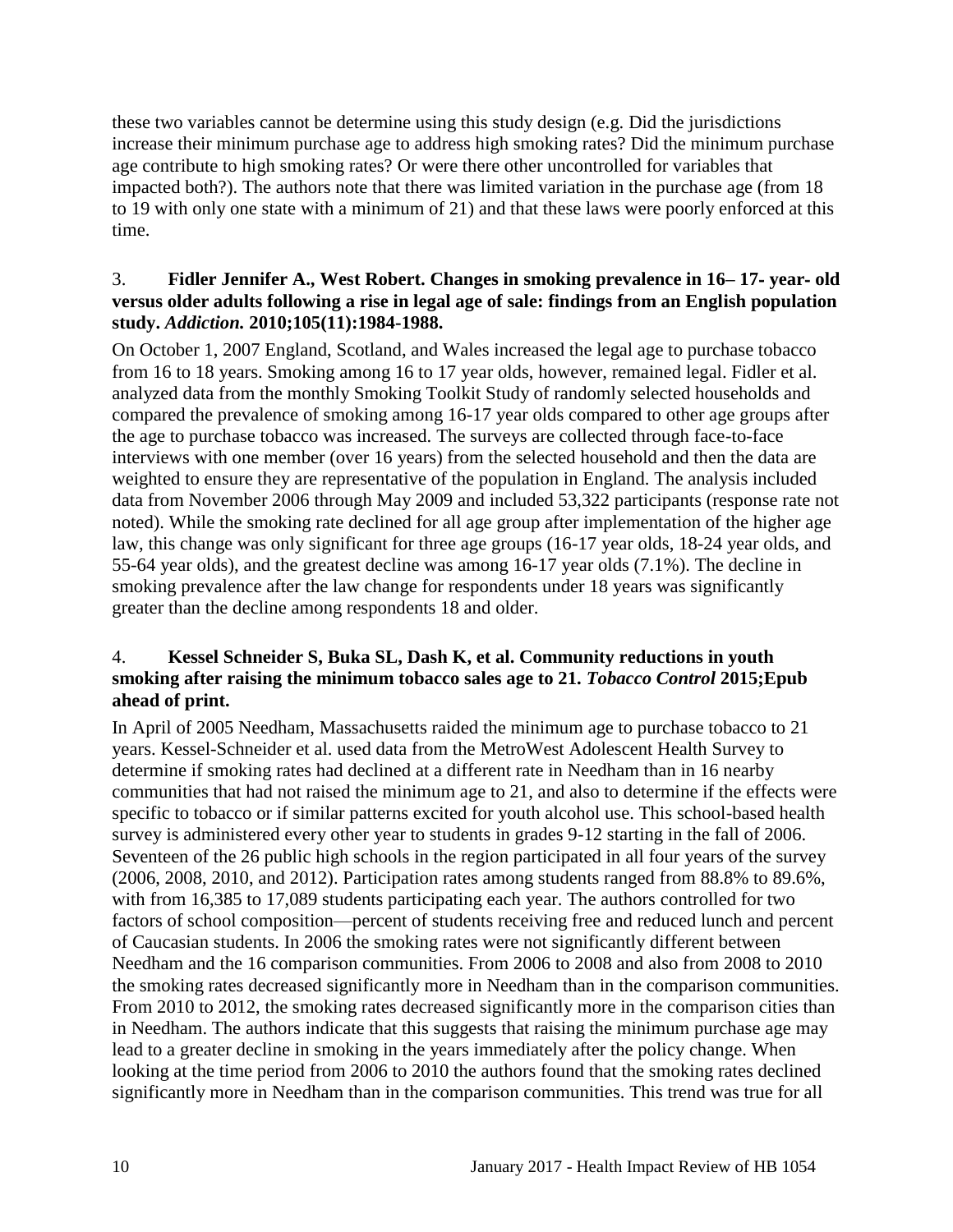observed subgroups (females, males, Caucasian, non-Caucasian, and for each grade except for 9th graders who reported low smoking rates). From 2006 to 2012 the percentage of students under 18 who reported purchasing cigarettes in stores declined significantly more in Needham (from 18.4% to 11.6%) than in the comparison communities (from 19.4% to 19.0%). The authors also found that this greater decline in Needham occurred between each of the survey years, but that the decline between 2010 to 2012 was not significantly greater in Needham than the comparison communities. There was a general decrease in alcohol use between 2006 and 2012, but there was not a significant difference in the decline between Needham and the comparison communities. The authors note that the age change was paired with enforcement efforts across Massachusetts. In 2008 there were 57 compliance checks in Needham, and zero illegal sales to those under age 18 were identified. The researchers highlight a few limitations of the study, such as a lack of baseline data because the first survey was administer over a year after the legislation was adopted. They note that Needham and one of the comparison communities passed a law in 2009 prohibiting tobacco sales in pharmacies, which may also have impacted smoking rates. They note that no other tobacco legislation passed during the study period, but that they did not account for non-policy tobacco programs in Needham or the comparison communities.

### 5. **Lewit E. M., Hyland A., Kerrebrock N., et al. Price, public policy, and smoking in young people.** *Tobacco control.* **1997;6 Suppl 2:S17.**

Lewit et al. analyzed data from two cross-sectional, school-based surveys. The surveys were conducted with ninth graders from randomly selected classrooms in 21 communities (one in Canada and the rest in the United States) in 1990 ( $n=8,504$  students) and 1992 ( $n=8,858$ students). Student and parent refusal rates were 4% in both 1990 and 1992. Almost 89% of these respondents had complete data and were included in the analyses. Smoking "participation" was defined as smoking at least one whole cigarette in the past 30 days. The authors included a number of variables in their multivariate logistic regression models including: age, race, sex, exposure to tobacco education in school, exposure to pro- and anti-tobacco messages, cigarette price in the area, and tobacco control policies in the area. They found that policies that restricted purchase of cigarettes for those under 18 years were associated with lower smoking participation among both male and female students in the sample. These policies were not associated with non-smoking participants' reported intent to smoke in the future.

# <span id="page-12-0"></span>6. **Millett C., Lee J. T., Gibbons D. C., et al. Increasing the age for the legal purchase of tobacco in England: impacts on socio-economic disparities in youth smoking.** *Thorax.*  **2011;66(10):862-865.**

On October 1, 2007 England, Scotland, and Wales increased the legal age to purchase tobacco from 16 to 18 years. Millet et al. explored the impact of the change on the disparities in access to cigarettes and smoking behavior in England. The authors analyzed 2003 to 2008 data (with 2007 data excluded) from the Smoking, Drinking, and Drug Use Among Young People in England annual survey. This school-based survey is conducted with a random sample of 11-15 year olds. In 2008 the survey had a 58% response rate among schools (264 schools) and an 88% response rate among selected students in these school (n=7,798 students). The survey schools were reflective of the schools in England generally. The researchers controlled for several potential confounding factors (age, gender, race/ethnicity, and past alcohol or drug use) in their analysis. They found that students receiving free school meals (FSM)—a proxy for family income—were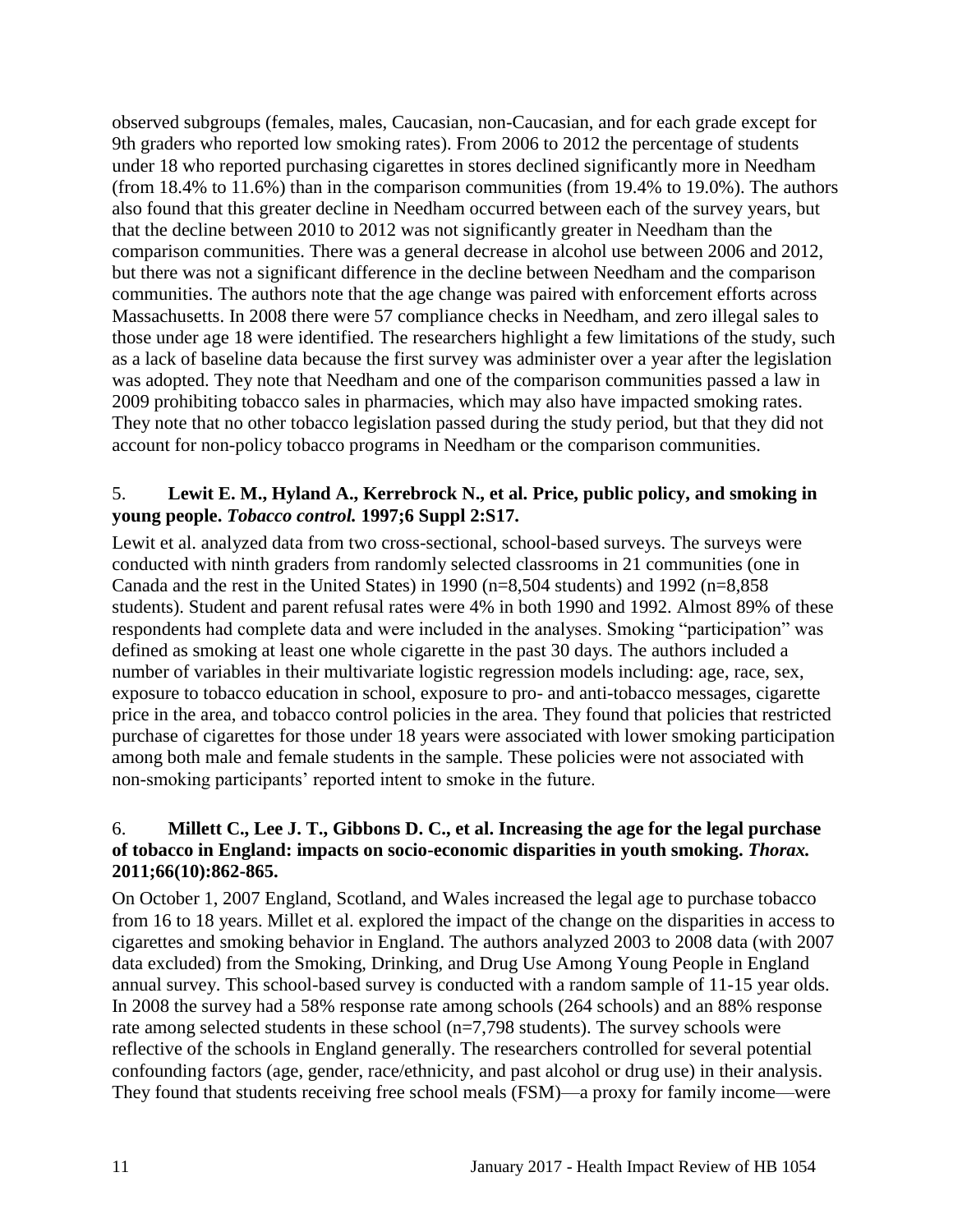more likely to smoke than their counterparts. The year after the minimum tobacco purchase age was increased to 18 years, there was a significant reduction in regular smoking (smoking at least one cigarette per week) among students (adjusted OR 0.67 [95% CI 0.55-0.81]). There were not significant difference in the effect on smoking rates for students eligible for FSMs and their counterparts. There was also a significant decrease after the law passed in the number of regular smokers who reported usually buying cigarettes from a commercial vendor or vending machine. This trend was true for both FSM and non-FSM eligible students accept for purchases from vending machine which did not decline significantly for FSM eligible students. Both groups of students did report a significant increase in the rates of buying cigarettes from friends, relatives, and others following enactment of the law. FSM eligible students were no more likely than their counterparts to usually buy cigarettes from these sources in both 2006 (before the law) and in 2008. There were significant increases in the number of non-FSM regular smokers who reported that it was difficult to buy cigarettes from a shop and also a significant decrease in the number of non-FSM respondents who reported that their last attempt to buy cigarettes from a shop was successful after implementation of the law. These trends were not significant among FSM regular smokers; however there was no significant difference between the FSM and non-FSM regular smokers in the ease of purchase in either 2006 or 2008. The authors conclude that increasing the minimum age to purchase tobacco in England was associated with a significant reduction in smoking among youth with neutral impacts on disparities by FSM.

# <span id="page-13-1"></span>7. **Norberg Karen E., Bierut Laura J., Grucza Richard A. Long**‐ **Term Effects of Minimum Drinking Age Laws on Past**‐ **Year Alcohol and Drug Use Disorders.** *Alcoholism: Clinical and Experimental Research.* **2009;33(12):2180-2190.**

Norberg et al. cite several studies on the connection between MLDA policies and alcohol use conducted after 1999 (the cut-off year for studies included in the 2002 systematic review by Wagenaar and Toomey summarized in this health impact review). The authors indicate that most of these studies have "found that higher MLDAs led to later initiation of drinking and reduced frequency of heavy drinking." The authors analyzed the connection between adolescent exposure to different minimum legal drinking ages and later alcohol and substance use disorders using data from the 1991 National Longitudinal Alcohol Epidemiological Survey and the 2001 National Epidemiological Study of Alcohol and Related Conditions (total n=33,869 respondents). They controlled for a number of potential confounding factors and found that adults who had been legally allowed to purchase alcohol before age 21 were significantly more likely to have an alcohol use disorder or other drug use disorder in later adulthood.

# <span id="page-13-0"></span>8. **Rimpelä A. H., Rainio S. U. The effectiveness of tobacco sales ban to minors: the case of Finland.** *Tob Control.* **2004;13(2):167.**

March 1, 1977 Finland introduced a ban on tobacco sales to people "apparently" under 16 years of age. In 1995 this age limit was raised to 18 years. Every two years, starting in 1977, the Adolescent Health and Lifestyle Survey (AHLS) was mailed to a nationally representative sample of 12, 14, 16, and 18 year olds in Finland. The response rates (separated by sex) ranged from 50-92% depending on the year, but were above 70% in most years. Every year since 1996 the School Health Promotion Survey (SHPS) has been administered in eighth and ninth grade classrooms. The authors included schools in the analysis that had participated in each of the following years: 1997, 1999, 2001, and 2003 (n=226,681). Participation ranged from about 20%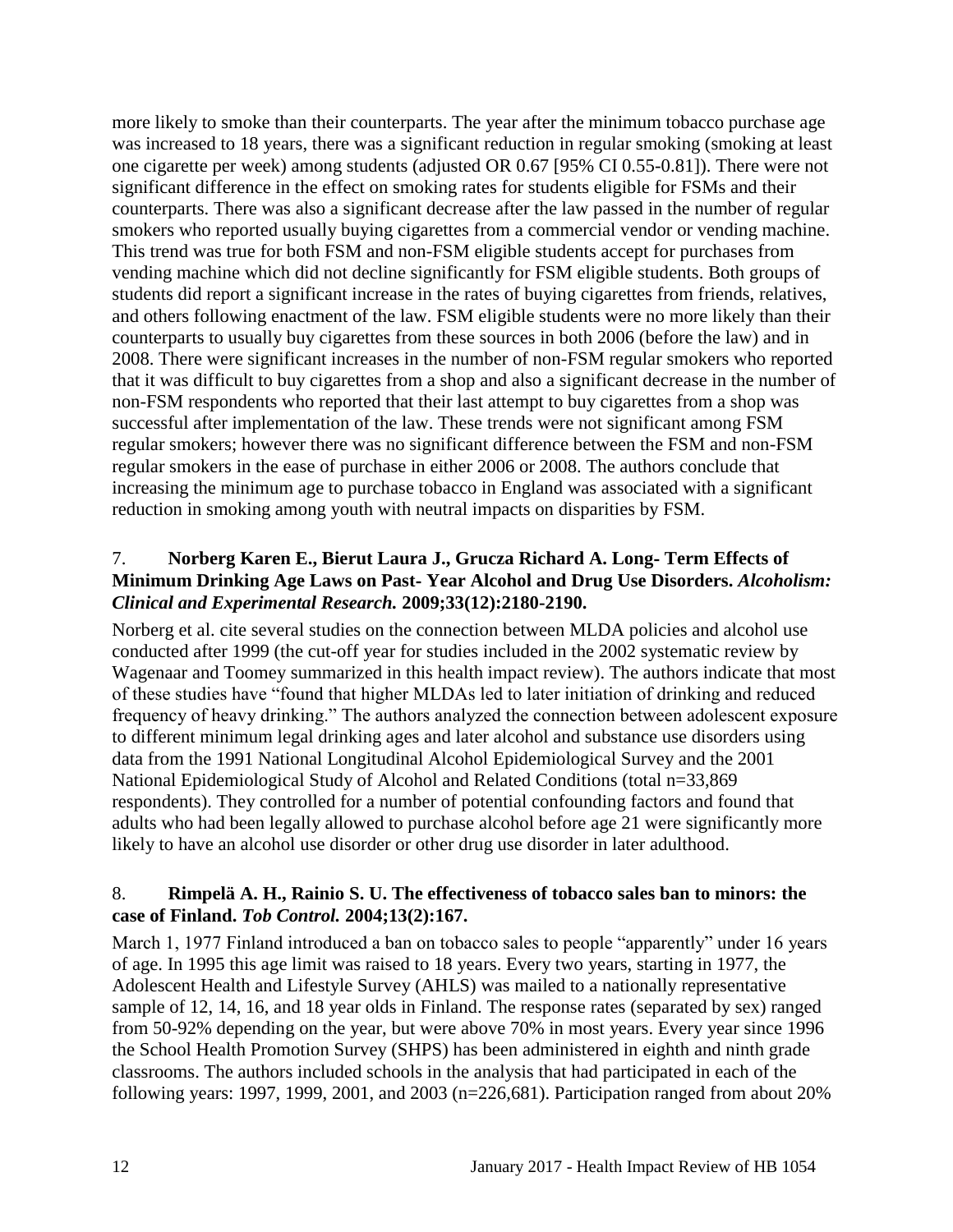to 80% of the Finish municipalities depending on the year. The percentage of 14 year old daily smokers who reported buying tobacco for themselves from a commercial source had a slight but significant decrease from 1977 (when the age 16 limit was enacted) to 1981(from 87% to 83%) , while no significant change was observed among the 16 and 18 year olds. In these same years there was a significant decrease in the proportion of 14 year old daily smokers who bought tobacco from shops (one commercial source), a trend that was seen among 16 year olds (not targeted by the law) as well. Between 1995 (when the age 18 limit was enacted) and 2001 there were significant decreases in the number of 14 and 16 year olds who reported purchasing tobacco, while no significant change was observed among 18 year olds. In these same years there were significant decreases in the proportion of 14 and 16 year old daily smokers who had purchased tobacco from shops and kiosks, while there were no significant changes among 18 year olds. However, purchases of tobacco from other outlets increased in 14, 16, and 18 year olds from 1995 to 1997. This trend reversed among 14 and 16 year olds between 1999 and 2003, but not among 18 year olds. There was also a significant increase in the purchase of tobacco from friends among 16 year olds from 1995 to 1997. There was a decrease in daily smoking among all age groups after 1977, but this was a short term change. There was no immediate decrease in daily smoking after the 1995 legislation, but there was a significant decline in smoking rates between 2001 and 2003 among all 14 year olds and among 16 year old boys. Smoking rates among 18 year olds remained flat during the entire period. The delay between the 1995 legislation and the 2001-2003 decline in smoking rates implies that factors other than the increase to age 18 (or some interaction of factors with the age increase) led to this decline rather than the smoking age increase alone. Daily consumption of cigarettes did not diminish after the 1977 or 1995 policy changes. The authors speculated that a lack of enforcement of the bans and the fact that the bans did not address social sources of tobacco may be responsible for a lack of sustained change to the smoking rates immediately following the legislation changes. The lack of enforcement was highlighted by data indicating that in 2002-2003 72% of schoolchildren reported that it was very easy or fairly easy to buy tobacco from a commercial source.

### <span id="page-14-0"></span>9. **Wagenaar Alexander C., Toomey Traci L. Effects of minimum drinking age laws: review and analyses of the literature from 1960 to 2000.** *Journal of studies on alcohol. Supplement.* **2002(14):206.**

Wagenaar and Toomey conducted a systematic review of the literature published between 1960 and 1999 on the impacts of minimum legal drinking age (MLDA) laws. The authors identified 132 studies. They graded the quality of each study based on sampling design, study design, and presence of a comparison group. Forty-eight of these studies looked at the impact of MLDA laws on indicators of alcohol consumption; and these studies looked at 78 alcohol consumption outcome measures. Twenty-seven of these 78 analyses (35%) found that as the legal age was raised alcohol consumption decreased significantly or as it was lowered alcohol consumption increased significantly (an inverse relationship between the MLDA and alcohol consumption). Eight additional analyses also found this inverse relationship between the MDLA and drinking but they did not report statistical significance. Five of the 78 analyses found a positive association between the MLDA and alcohol consumption. Only 17 of these 78 analyses reported statistical significance; used higher quality study designs, a probability sample or census, a comparison group, and an indicator of alcohol consumption (rather than alcohol purchase). Of these 17 higher quality analyses (from 14 different studies) eight (47%) found that increases in the MDLA were associated with significant decreases in alcohol consumption. One analysis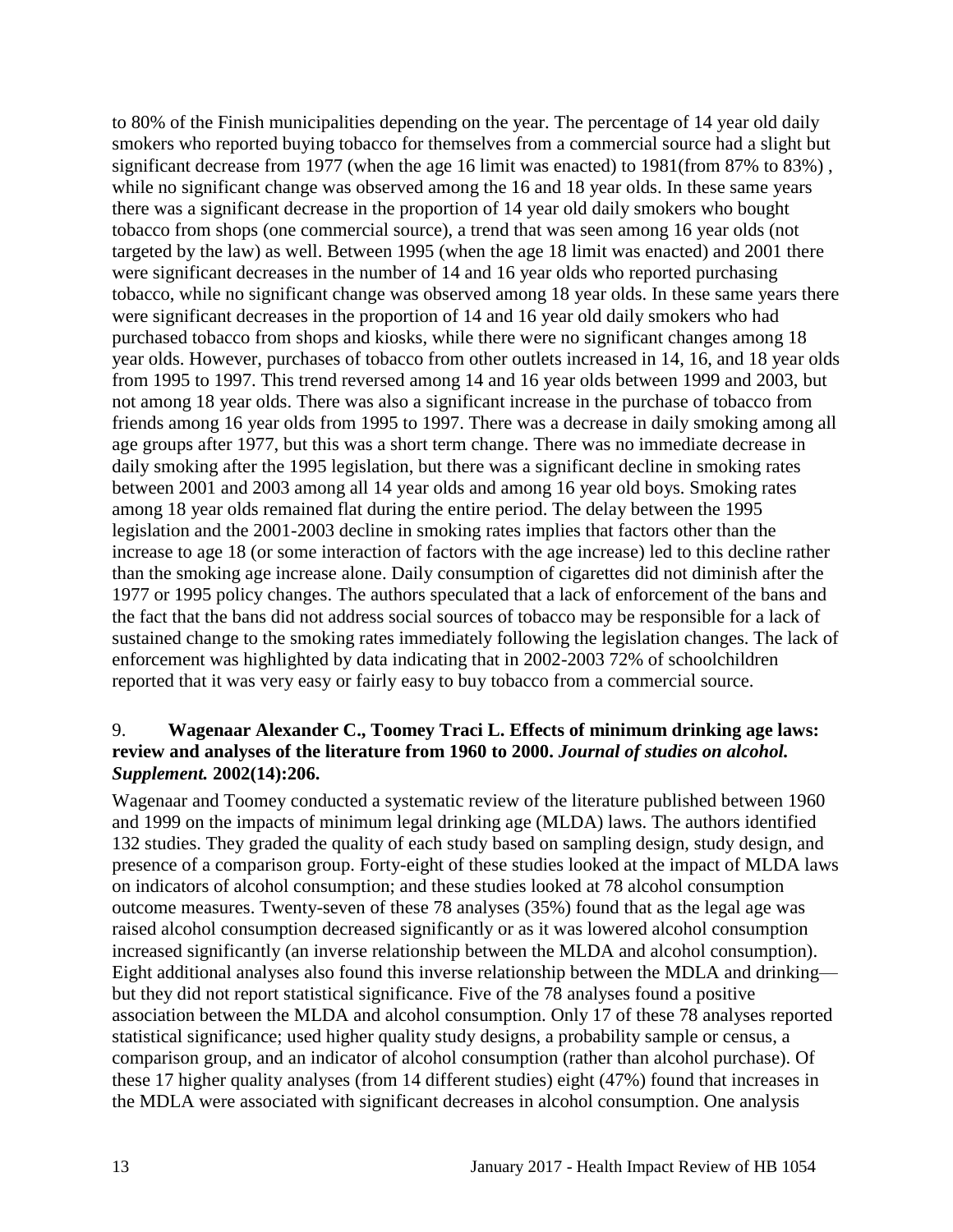found that the MLDA increase was associated with an increase in alcohol consumption, and eight analyses (47%) found no significant change in alcohol consumption. The authors conclude that several factors may account for the variability in results, including by how many years the MLDA was increased.

# <span id="page-15-0"></span>10. **Yan Ji. Does the Minimum Cigarette Purchase Age of 21 Protect Young Mothers from Cigarettes, Help Their Babies? Vol 11-17: Department of Economics, Appalachian State University; 2011.**

Yan analyzed national birth sample data (which consists of all live births in Pennsylvania) using a regression discontinuity method to estimate the impact of the age 21 tobacco purchase legislation that existed in Pennsylvania from 1992 to 2002. Yan analyzed the impact of this legislation on young mothers' cigarette use and their babies' birth outcomes. The response rate for each of the smoking variables was over 98% (n=60,710). Yan excluded mothers who were born outside of the United State or who resided in states other than Pennsylvania. Yan only included women whose age at conception was within 10 months to either side of the purchase age cut-off and who conceived between October 1, 1992 and July 10, 2001. The author controlled for potential confounding factors and found that mothers over the age 21 threshold during their pregnancy were significantly more likely than their counterparts to smoke cigarettes and also that they reported smoking significantly more cigarettes per day. The babies of mothers who were old enough to legally purchase cigarettes during their pregnancy also had significantly worse birth outcomes than their counterparts (e.g. lower birth weight, shorter gestation, and lower APGAR scores). Yan speculates that these data indicate that the tobacco 21 legislation had positive impacts on lower smoking rates and volume and on positive birth outcomes.

# <span id="page-15-1"></span>11. **Yörük Ceren, Yörük Baris. Do Minimum Legal Tobacco Purchase Age Laws Work?** *IDEAS Working Paper Series from RePEc.* **2014.**

Yörük and Yörük applied a regression discontinuity design to the National Longitudinal Survey of Youth 1997 cohort (NLSY97) data to estimate the potential impacts of minimum legal tobacco purchase ages in the United States. The NLSY97 is a national sample of 12 to 16 year olds (n=9,022). The authors note that the response rate is "quite high" but do not provide the exact number. Data were collected through annual personal interviews with the youth respondents. In the first year of the survey, one of the respondents' parents was also interviewed. The authors only included respondents who had been surveyed over the 1998 to 2004 period, who were up to two years older of younger than the minimum purchase age in their jurisdiction, and who were single as of the interview date. The researchers applied several models, and while some found significantly higher smoking rates among youth who had reached the minimum age, the authors conclude that their most robust model found that the higher smoking rates among youth over the minimum age compared to those younger than the minimum age were not significant. This model did, however, indicate that the probability of smoking for males and those who reported smoking before reaching the minimum purchase age was higher for those that had reached the minimum legal purchase age than for those who had not yet reached the minimum age. For those who had reported smoking before they reached the legal age, reaching the legal age was associated with a 5.1 percentage point increase in the probability of smoking recently, and a 24.7 percent increase in the number of days they smoked in the past month. The authors suggest that this indicates that youth who have not smoked by the minimum purchase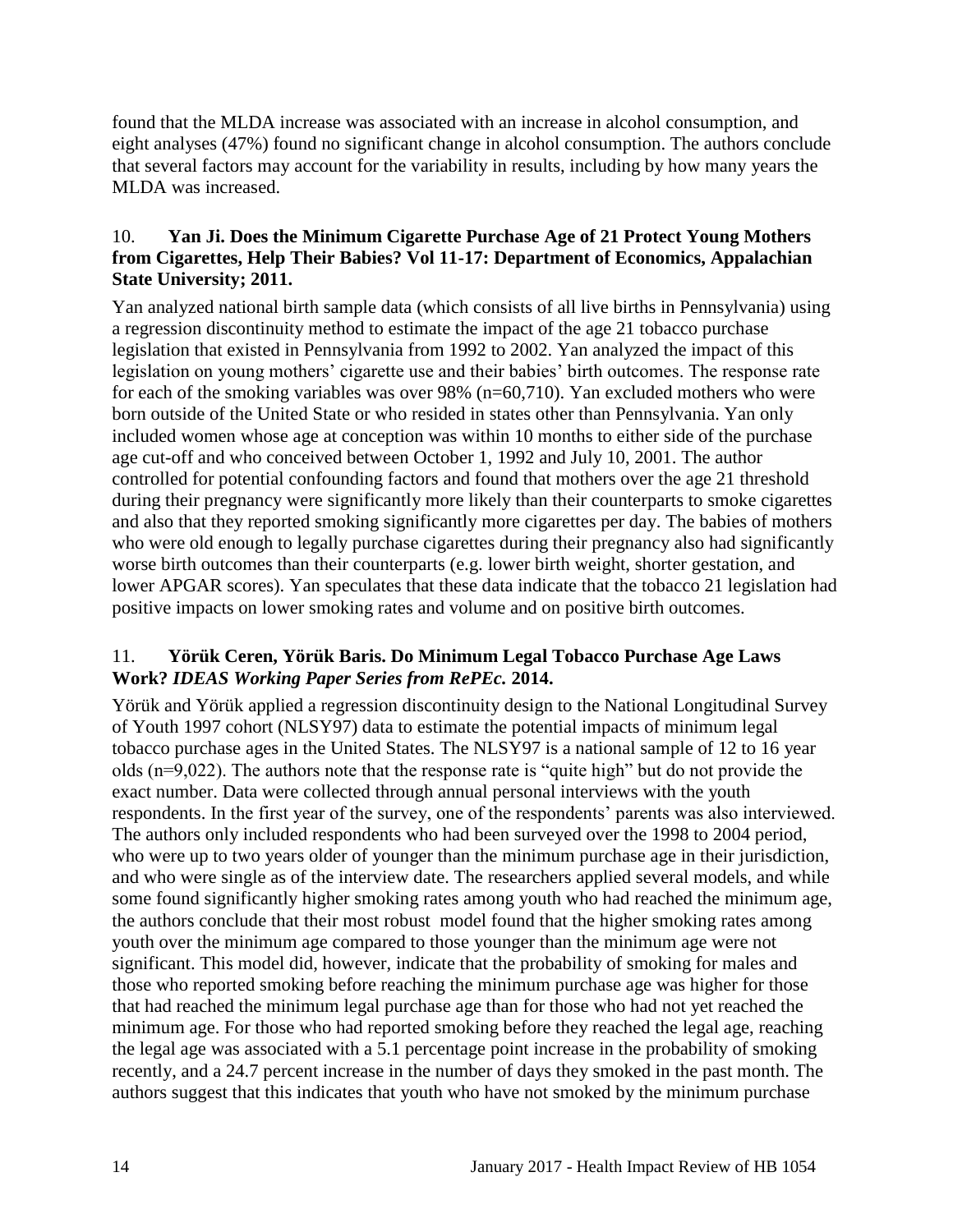age are unlikely to start smoking when they reach that age, but those who have smoked before this age may increase their usage when they reach the minimum purchase age. For males, reaching the minimum purchase age was associated with a 3.1 percentage point increase in the probability of smoking, and a 10.4 percent increase in the average number of cigarettes smoked per day. The authors conclude that their models indicate that minimum purchase age policies are only effective in reducing smoking participation among certain groups (young males and youth who reported smoking at all before reaching the minimum purchase age). The authors note that their results can only be generalized to youth who are around the minimum purchase age and not to other age groups.

# <span id="page-16-2"></span>12. **Knox Becca.** *Increasing the Minimum Legal Sale Age for Tobacco Products to 21.* **Campaign for Tobacco-Free Kids;2016.**

In this report, the author presents an overview of the issues surrounding tobacco use among youth in the United States and outlines potential benefits to increasing the tobacco purchasing age to 21. Key points discussed include the modeling predictions from the 2015 Institute of Medicine report, tobacco company marketing towards youth, the success of raising the minimum drinking age to 21 and lessons learned, as well as the overall benefits to a Tobacco 21 approach.

# <span id="page-16-0"></span>13. **Pisinger Charlotta, Døssing Martin. A systematic review of health effects of electronic cigarettes.** *Preventive Medicine.* **2014;69:248-260.**

Pisinger and Døssing conducted a systematic review of the literature on the health consequences of vaping products published before August 14, 2014. The authors identified 76 studies which met their inclusion criteria. They found that 34% of the studies' authors had a conflict of interest (e.g. the study was funded or somehow influenced by electronic cigarette manufacturers or consultants for manufacturers of medicinal smoking cessation therapy. Many studies found that product labels did not show the concentrations of solvents and flavoring and that products labeled nicotine free were sometimes found to actually contain nicotine in high concentrations. There was also variability in product concentrations from cartridge-to-cartridge. The authors conclude that the studies had many methodological problems and that the body of evidence is inconsistent, lack long-term follow up, and don't allow any firm conclusion on the safety of vaping products. They conclude that these 76 studies indicate that electronic cigarettes cannot be regarded as safe. The available evidence does indicate that at least some vaping products are toxic cells, toxic compounds such as metals, traces of carcinogenic nitrosamines, formaldehyde, mercury, and other potentially harmful components. Vaping was associated with significant airway and lung obstruction in the short term and other adverse effects in the mouth/throat. Some studies indicate that vaping may have less adverse effects or result in less exposure to harmful substances. Some studies suggest that electronic cigarettes may be useful as a smoking reduction/cessation aid, but the evidence on their efficacy is conflicting.

<span id="page-16-1"></span>14. **U.S. Department of Health and Human Services.** *The Health Consequences of Smoking: 50 Years of Progress. A Report of the Surgeon General. Atlanta, GA: U.S. Department of Health and Human Services, Centers for Disease Control and Prevention, National Center for Chronic Disease Prevention and Health Promotion, Office on Smoking and Health, 2014. Printed with corrections, January 2014.*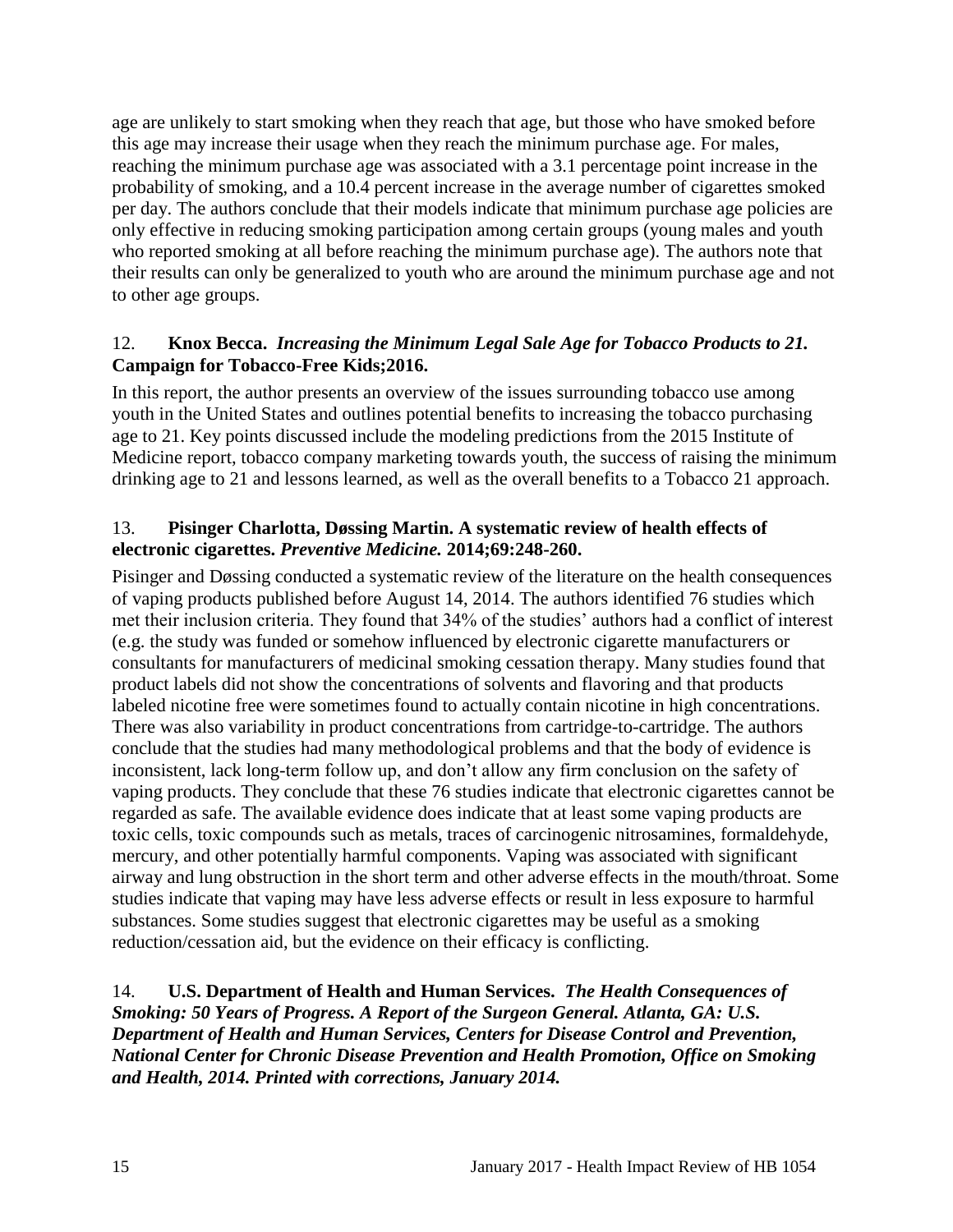The analysts writing the Surgeon General's reports on the health effects of smoking use a set of criteria to rank the strength of evidence that a causal relationship exits. For each health indicator, the analysts synthesize the evidence and then apply the criteria to the body of evidence. The report is then vetted by a series of external editors who are tasked with ensuring the accuracy of the report. This comprehensive analysis includes hundreds of references. The 2014 report concludes that since the 1964 Surgeon General's report, a very strong body of evidence has shown a causal link between cigarette smoking and diseases in nearly every organ, cancer (e.g. lung, liver and colorectal cancer), diminished health status, exacerbation of asthma, inflammation, impaired immune function, age-related macular degenera¬tion, harms to the fetus, diabetes, erectile dysfunction, arthritis, and premature death. Research also shows that secondhand smoke causes cancers, reparatory disease, cardiovascular disease, stroke, and harms to infant and child health. This report also summarizes the evidence indicating that tobacco use may have a different impact on adolescents than adults. The authors indicate that adolescence is a vulnerable stage of brain development, and that nicotine exposure during this age may have lasing adverse effects on brain development.

### <span id="page-17-0"></span>15. **QxQ Analysis: Smoking and Electronic Cigarette Use. 2014; [http://www.askhys.net/Analyzer.](http://www.askhys.net/Analyzer) Accessed November 14, 2015. .**

Washington State Healthy Youth Survey data from 2014 indicate that among sixth grade respondents there were no statically significant differences by race/ethnicity in the percent of students who reported smoking any days in the past 30 days. Among 8th grade respondents American Indian/Alaskan Native (AI/AN) students (7.7% [95% CI 4.8-10.6%) reported significantly higher smoking rates than their Asian and Pacific Islander (API) (1.9% [95% CI 1.1-2.7%]) and White peers (3.4% [95% CI 2.7-4.1%)]. Black students (7.0% [95% CI 5.0- 9.0%]) also reported significantly higher rates than their White peers. Among 10th grade respondents, Black (9.1% [95% CI 6.5-11.7%]), Hispanic/Latino (8.0% [95% CI 5.9-10.1%]), and AI/AN (14.1% [95% CI 7.7-20.5%]) respondents reported significantly higher rates than did their API peers (4.3% [95% CI 2.9-5.7%]). These rates were also higher than the rate for White students (7.7% [95% CI 6.3-9.1%]), but the differences were not significant. The percent of students who had reported smoking at all in the past 30 days was highest among 12 grade respondents. Black (13.5% [95% CI 9.6-17.4%]), White (14.0% [95% CI 12.1-15.9%]) and AI/AN (15.4% [95% CI 7.8-23.0%]) students reported the highest rates, but the only significant difference was that rate for White students was significantly higher than that for API students (8.6% [95% CI 6.3-10.9]). These data suggest that in Washington State, youth of color in the younger grades have disparately high rates of current cigarette use, while in the older grades these disparities begin to narrow as a larger proportion of white students initiate smoking. Students from the subsample of schools who participate in the extended form version of the Healthy Youth Survey also answered questions about their sexual orientation. Eighth grade respondents who identified as lesbian, gay, or bisexual were significantly more likely to report smoking cigarettes at all in the last 30 days (14.8% [95% CI 8.4-21.2%]) than their peers who identified as straight (3.6% [95% CI 2.2-5.0%]). This disparity also existed among 10th graders (18.5% [95% CI 10.7-26.3%] vs. 7.6% [95% CI 5.0-10.2%]) and 12 graders (29.7% [95% CI 18.9-40.5%] vs. 13.7% [95% CI 10.8-16.6%]). When asked how many electronic cigarettes they had used in the past 30 days, AI/AN (13.1% [95% CI 7.2-19.0%]), Black, and Hispanic/Latino 8th grade respondents reported the highest usage. Black (14.2% [95% CI 9.8-19.2%]) and Hispanic/Latino (13.5% [95% CI 10.1-16.9%)] students reported significantly higher rates than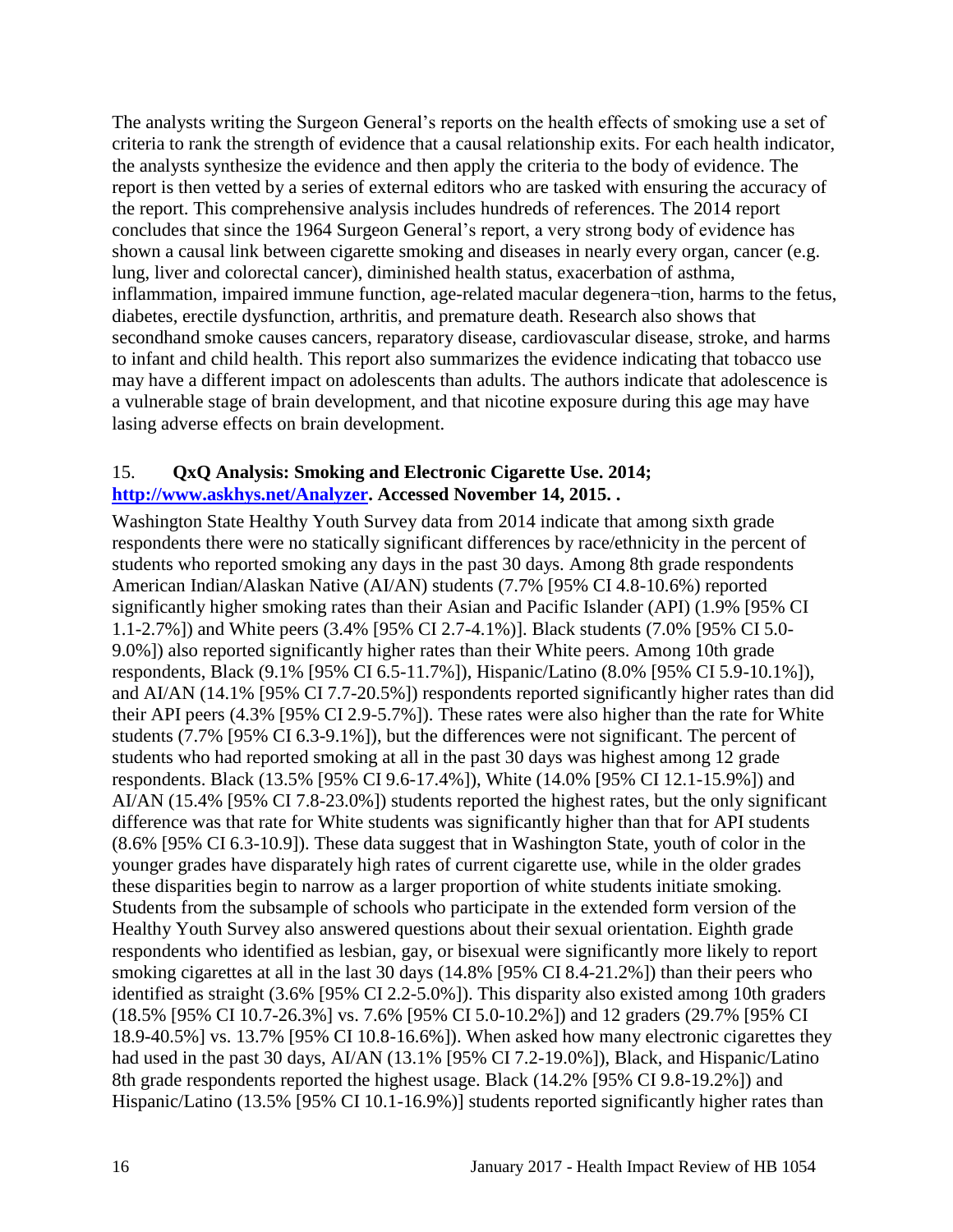their White (6.8% [95% CI 5.4-8.2%]) and API (5.8% [95% CI 3.5-8.1%]) counterparts. Among 10th grade respondents AI/AN (28.0% [95% CI 16.9-39.1%]) and Black students (23.5% [95% CI 17.3-29.7%]) had the highest rates, although these rates are only significantly higher than the rates for API students (12.0% [95% CI 8.5-15.5]). Among 12th grade respondents, White students (25% [95% CI 23.4-27.8%]) had the highest rates, though these were only significantly higher than the rates for API students (13.0% [95% CI 9.5-16.5%]). Several racial/ethnic subpopulations had lower rates of electronic cigarette use (or only slightly higher rates) among 12th graders than among 10th graders while White 12th graders and those who identified as more than one race/ethnicity or "other" had higher rates than the 10th graders. It is important to note that the current race/ethnicity categories aggregate diverse subpopulations into one category—so disparities within these categories may be masked. For example, API subpopulations likely have very different smoking rates but they are aggregated into one category so these differences are missed.

# <span id="page-18-0"></span>16. **Lydon David M., Wilson Stephen J., Child Amanda, et al. Adolescent brain maturation and smoking: What we know and where we're headed.** *Neuroscience and Biobehavioral Reviews.* **2014;45:323-342.**

Lydon et al. conducted a review of the literature on adolescent brain development and nicotine dependence. They cite evidence that smoking is most likely to be initiated during adolescence and that most adults who smoke daily initiate smoking by 18 years of age. The authors also note that once adolescents begin smoking, they are more likely than adults to continue smoking because they experience heightened positive effects from nicotine and are more susceptible to developing nicotine addiction than adults. Research also indicates that individuals who smoked their first cigarette at a younger age and who had a more pleasant experience are more likely to smoke additional cigarettes. Early-initiation smokers also tend to develop nicotine dependence faster and have higher daily cigarette consumption rates than later-initiation smokers. The authors cite a 1996 study by Breslau and Petterson which found that early smoking onset is associated with decreased likelihood of cessation. The likelihood of quitting was lowest for youth who initiated smoking at 13 or younger, with likelihood of quitting increasing with each year that initiation was delayed for adolescents.

# <span id="page-18-1"></span>17. **Christensen Trevor, Weisser Justin.** *Health of Washington State Report: Tobacco Use.* **Washington State Department of Health;2015.**

Combined 2012-2014 Behavioral Risk Factor Surveillance System (BRFSS) data indicate that AI/AN adults in Washington have significantly higher rates of current cigarette use than their White, Black, Hispanic/Latino, and Asian counterparts. Cigarette use also decreased significantly as educational attainment or income increased. This report also indicates that smoking rates among gay, lesbian, and bisexual respondents were significantly higher than for their straight counterparts. These BRFSS data and 2014 Healthy youth survey data also show that smoking prevalence is highest in late adolescence and early adulthood, peaking among 25-34 years old for men and women. Pregnancy Risk Assessment Monitoring System (PRAMS) data from 2010- 2012 indicate that the smoking rates among pregnant women before and during pregnancy are highest among mothers younger than 20 (36% [95% CI 28-45%]). Thirty-two percent of mothers age 20-24 also reported smoking before and during pregnancy (95% CI 27-37%) compared to 9% (95% CI 6-12%) of mothers 35 years or older. These data also indicate that smoking before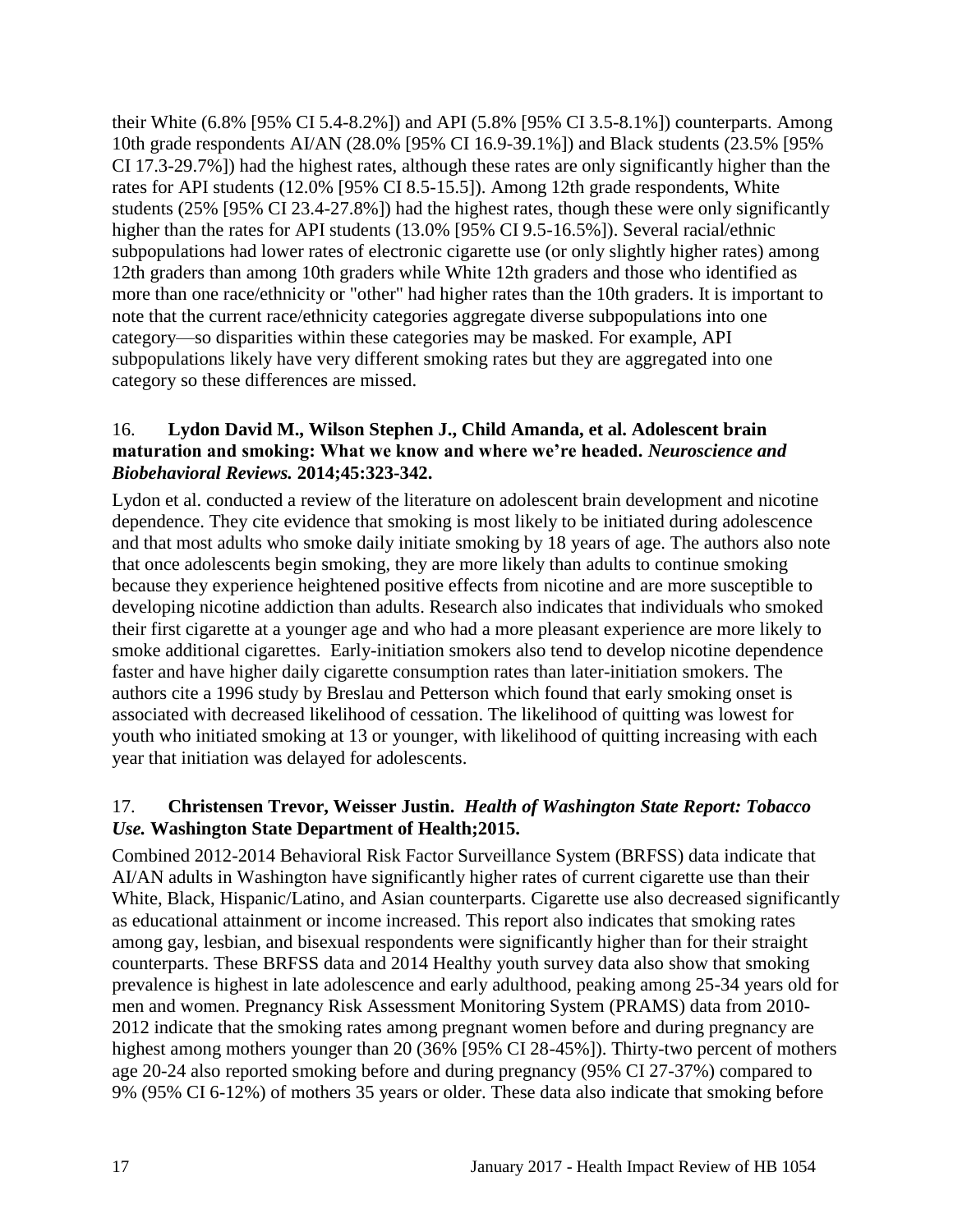pregnancy is highest among AI/AN (50% [95% CI 45-55%]) and low-income mothers. Because women often are not aware that they are pregnant until several weeks into their pregnancy, the smoking rates in the months leading up to pregnancy can have an important impact on fetal development and growth.

#### <span id="page-19-0"></span>18. **Hocharoen Chanalee. An evaluation of potential harm of electronic cigarette aerosol exposures and directions for research and regulation. In: Taft D, ed: ProQuest Dissertations Publishing; 2015.**

Hocharoen conducted a systematic review of the literature on electronic cigarettes published between January 1, 2009 and January 31, 2015 in academic journals. Thirty-nine articles met the inclusion criteria. Three of these studies examined inflammatory markers, cytokines, and chemokines, all of which found that interleukins (cellular messengers for immune response) increased with electronic cigarette exposure. One study found that interleukin 6 decreased with e-cigarette exposure. Seven studies examined cytotoxicity (cell toxicity) or mutagenicity (ability to cause genetic mutations). These studies looked at the impacts of e-vapors of liquids on lung, throat, and mouth specific embryonic stem cells, and various fibroblasts. Six of these seven studies found cytotoxic effects, decreased cell viability, changes in cell morphology, reduced ATP detection, and cell mutagenicity for at least one of the measured flavors or e-liquid components. The seventh study found no cytotoxicity from e-liquids for epithelial carcinoma cells or Chinese Hamster ovary cells. The author concludes that cell viability is affected by ecigarettes and that vapor products sometimes contain "carcinogens, metals, and other potentially harmful constituents." The author notes that while physiological effects of e-cigarettes have been found in the literature, potential adverse long-term effects have not been studied.

# <span id="page-19-1"></span>19. **Pisinger Charlotta, Dossing Martin. A systematic review of health effects of electronic cigarettes.** *Preventive Medicine.* **2014;69:248.**

Pisinger and Døssing conducted a systematic review of the literature on the health consequences of vaping products published before August 14, 2014. The authors identified 76 studies which met their inclusion criteria. They found that 34% of the studies' authors had a conflict of interest (e.g. the study was funded or somehow influenced by electronic cigarette manufacturers or consultants for manufacturers of medicinal smoking cessation therapy). Many studies found that product labels did not show the concentrations of solvents and flavoring and that products labeled nicotine free were sometimes found to actually contain nicotine in high concentrations. There was also variability in product concentrations from cartridge-to-cartridge. The authors conclude that the studies had many methodological problems and that the body of evidence is inconsistent, lack long-term follow up, and don't allow any firm conclusion on the safety of vaping products. They conclude that these 76 studies indicate that electronic cigarettes cannot be regarded as safe. The available evidence does indicate that at least some vaping products are toxic to human cells and contain toxic compounds such as metals, traces of carcinogenic nitrosamines, formaldehyde, mercury, and other potentially harmful components. Vaping was associated with significant airway and lung obstruction in the short term and other adverse effects in the mouth/throat. Some studies indicate that vaping may have less adverse effects or result in less exposure to harmful substances than combustible cigarettes. Some studies suggest that electronic cigarettes may be useful as a smoking reduction/cessation aid, but the evidence on their efficacy is conflicting.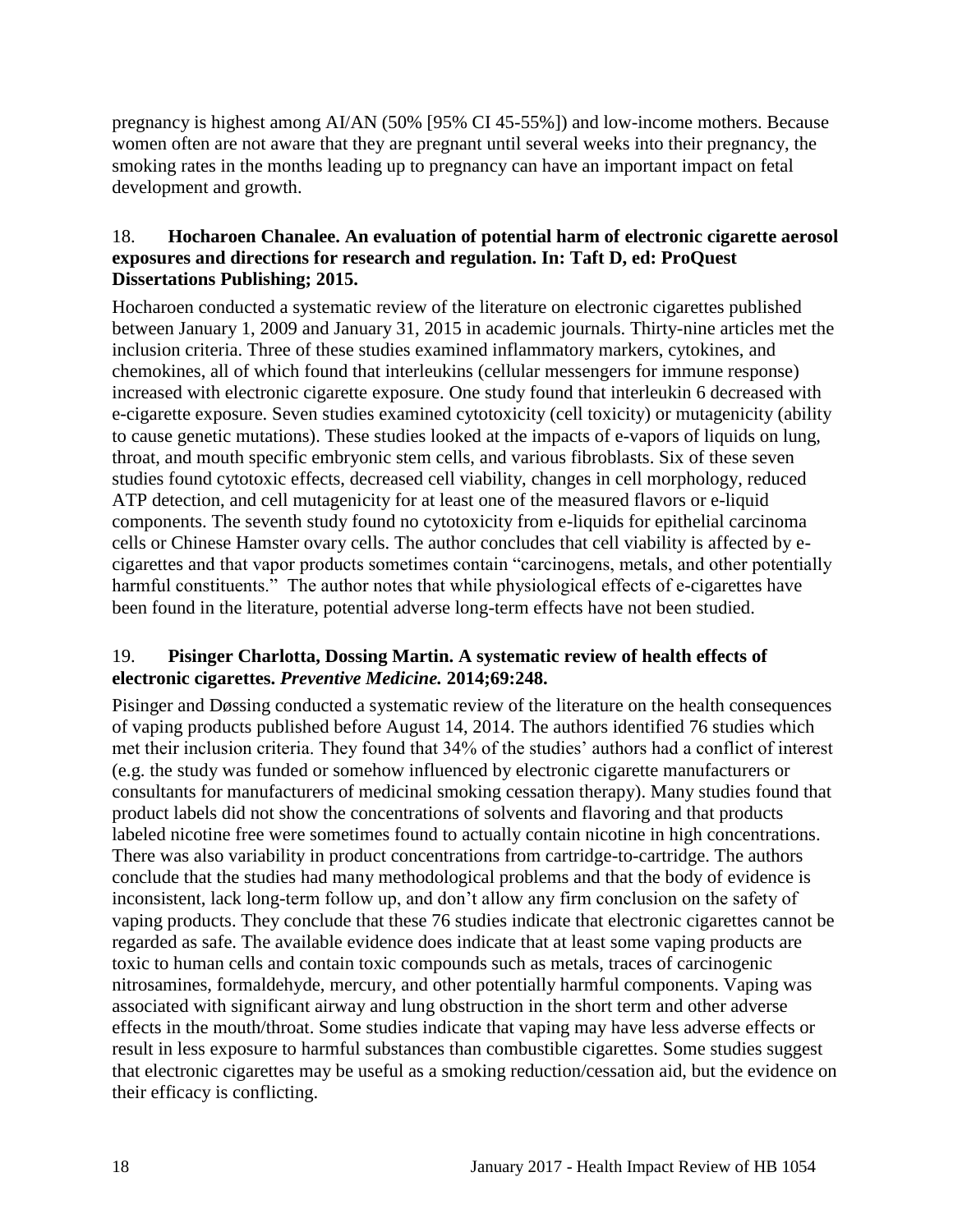# <span id="page-20-0"></span>20. **U.S. Department of Health and Human Services.** *E-Cigarette Use Among Youth and Young Adults. A Report of the Surgeon General.* **Atlanta, GA: U.S.: Department of Health and Human Services, Centers for Disease Control and Prevention, National Center for Chronic Disease Prevention and Health Promotion, Office on Smoking and Health;2016.**

This report was prepared by the Office on Smoking and Health, National Center for Chronic Disease Prevention and Health Promotion, CDC with a focus on examining the research around the epidemiology and health effects of e-cigareete use among youth and young adults in the United States. "The initial drafts of the chapters were written by 27 experts who were selected for their knowledge of the topics addressed. These contributions are summarized in five chapters that were evaluated by approximately 30 peer reviewers. After peer review, the entire manuscript was sent to more than 20 scientists and other experts, who examined it for its scientific integrity." The chapters outline the following topic areas: (1) historical background, (2) patterns of e-cigarette use among U.S. youth and young adults, (3) health effects of e-cigarette use among U.S. youth and young adults, (4) activities of e-cigarette companies, and (5) e-cigarette policy and practice implications.

### <span id="page-20-1"></span>21. **Gmel Gerhard, Baggio Stéphanie, Mohler-Kuo Meichun, et al. E- cigarette use in young Swiss men: is vaping an effective way of reducing or quitting smoking?** *Swiss medical weekly.* **2016;146:w14271.**

Gmel et al. summarize the current evidence on the impact of e-cigarettes on combustible cigarette usage, noting that the literature is conflicting—with some studies finding that vaping is associated with using fewer cigarettes but with being less likely to completely quit smoking combustible cigarettes, other studies finding an increase in combustible cigarette usage and decreased likelihood of quitting, and still other studies finding that e-cigarettes were associated with more quit attempts and continued abstinence than NRT or using no aid. The authors used data from the Cohort Study on Substance Use Risk Factors in Switzerland. While 7,556 participants (all young men) provided consent to participate, 79.2% (n=5,987) completed the baseline questionnaire and 79.7% (n=6,020) completed the follow-up questionnaire. A total of 91.5% of the baseline respondents (n=5.476) also completed the follow-up questionnaire. Among those who did not smoke at baseline, those who were vaping at follow-up were more likely to start smoking and to become occasional or daily smokers at follow-up than were nonvapers. Among those who were occasional smokers at baseline, nonvapers were more likely to become nonsmokers and less likely to become daily smokers than vapers. Among those who did not smoke at baseline, vapers were 6 times more likely to be occasion smokers and 12 times more likely to be daily smokers at follow-up than nonvapers. Among nonsmokers at baseline, vapors smoked significantly more (10 times more) cigarettes weekly at follow-up then did nonvapers. Weekly cigarette use increased between baseline and follow-up for occasional smokers and decreased for daily smokers but these changes were not significantly between vapers and nonvapers.

# 22. **Grace Randolph C., Kivell Bronwyn M., Laugesen Murray. Estimating cross- price elasticity of e- cigarettes using a simulated demand procedure.** *Nicotine & tobacco research : official journal of the Society for Research on Nicotine and Tobacco.*  **2015;17(5):592.**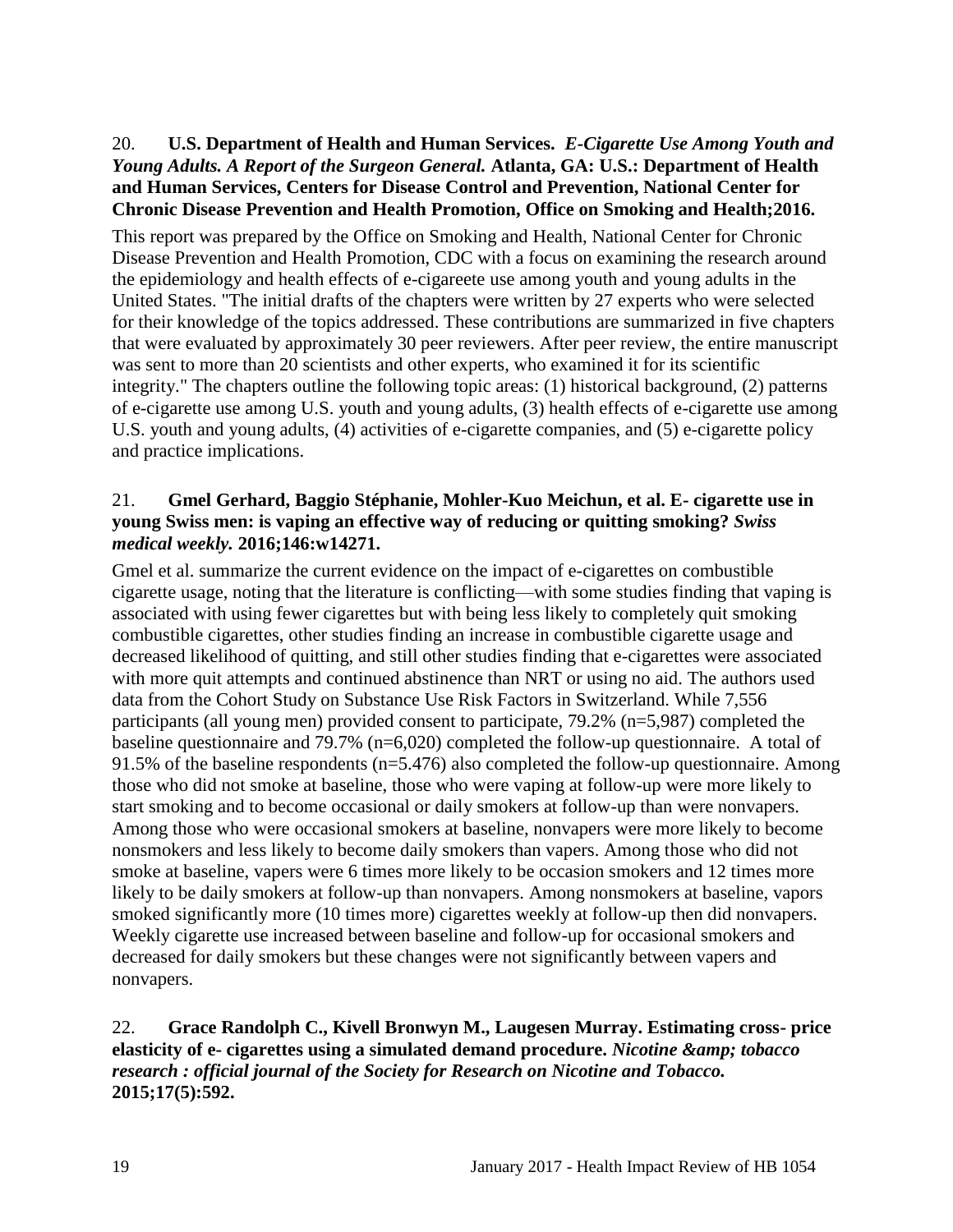Grace et al. collected data from a convenience sample of 210 daily smokers in New Zealand who were 18 years of age or older and who had no intention to quit smoking before January 1, 2013. They excluded any smokers who had ever used e-cigarettes. They interviewed participants between February and March of 2013 (response rate not noted). The researchers had participants complete a written survey and three addition validated surveys, complete the Cigarette Purchase Task (CPT), sample an e-cigarette, and then answer questions about their intentions to purchase e-cigarettes and their regular tobacco product. The CPT is used to measure demand for tobacco products across a range of prices. The authors used the CPT completed before sampling the ecigarette as a baseline to determine the demand for combustible cigarettes in the absence of ecigarettes. The participants also indicated their intentions to purchase e-cigarettes and combustible cigarettes after trying the e-cigarette. The authors found that the simulated demand for e-cigarettes increased as the price of regular cigarettes increased, with an average cross-price elasticity of 0.16 (indicating that a 10% increase in the cost of combustible cigarettes was associated with a 1.6% increase in the demand for e-cigarettes). However, the simulation also found that the low-cost availability of e-cigarettes did not decrease the demand for regular cigarettes at a higher price and that a significantly lower proportion of participants said that they would quit smoking tobacco completely if e-cigarettes were available than if they were not. This finding suggests that the availability of low-priced e-cigarettes could actually encourage people who would otherwise have quit smoking completely as a result of raising tobacco prices to instead continue to use combustible cigarettes perhaps in tandem with lower-cost e-cigarettes. So, while the study found that smokers may substitute e-cigarettes for combustible cigarettes as the cost of the later increases (with the cost of the former staying low), low-cost e-cigarette availability may actually discourage combustible cigarette smokers from quitting entirely as combustible cigarette prices increase.

# 23. **Rahman M. A., Hann N., Wilson A., et al. E- Cigarettes and Smoking Cessation: Evidence from a Systematic Review and Meta- Analysis.** *PLoS One.* **Vol 102015.**

Rahman et al. conducted a systematic review of the literature on combustible cigarette consumption or cessation after the use of e-cigarettes. Six studies met their inclusion criteria. They found that e-cigarettes with nicotine were more effective as a cessation tool than those without nicotine. The authors pooled data from two randomized control trials and found a risk ratio of 2.29 (95% CI 1.05-4.97). They also found that use of e-cigarettes was associated with smoking cessation and reduction in the number of cigarettes used—though three of the six studies did not include a control group. The authors note that they were only able to consider the efficacy of nicotine vs. non-nicotine e-cigarettes and were not able to compare the efficacy of ecigarettes to other cessation interventions.

# <span id="page-21-0"></span>24. **Kalkhoran S., Glantz S. A. E-cigarettes and smoking cessation in real-world and clinical settings: a systematic review and meta-analysis.** *The Lancet Respiratory Medicine.*  **2016;4(2):116-128.**

Kalkhoran et al. conducted a systematic review and meta-analysis to evaluate the association between e-cigarette use and combustible cigarette cessation among adults. Thirty-eight studies met their inclusion criteria for the systematic review, 20 of which had control groups and were included in the meta-analysis. They found that the odds of combustible cigarette cessation among those who used e-cigarettes was 28% lower than for those who did not use e-cigarettes (OR 0.72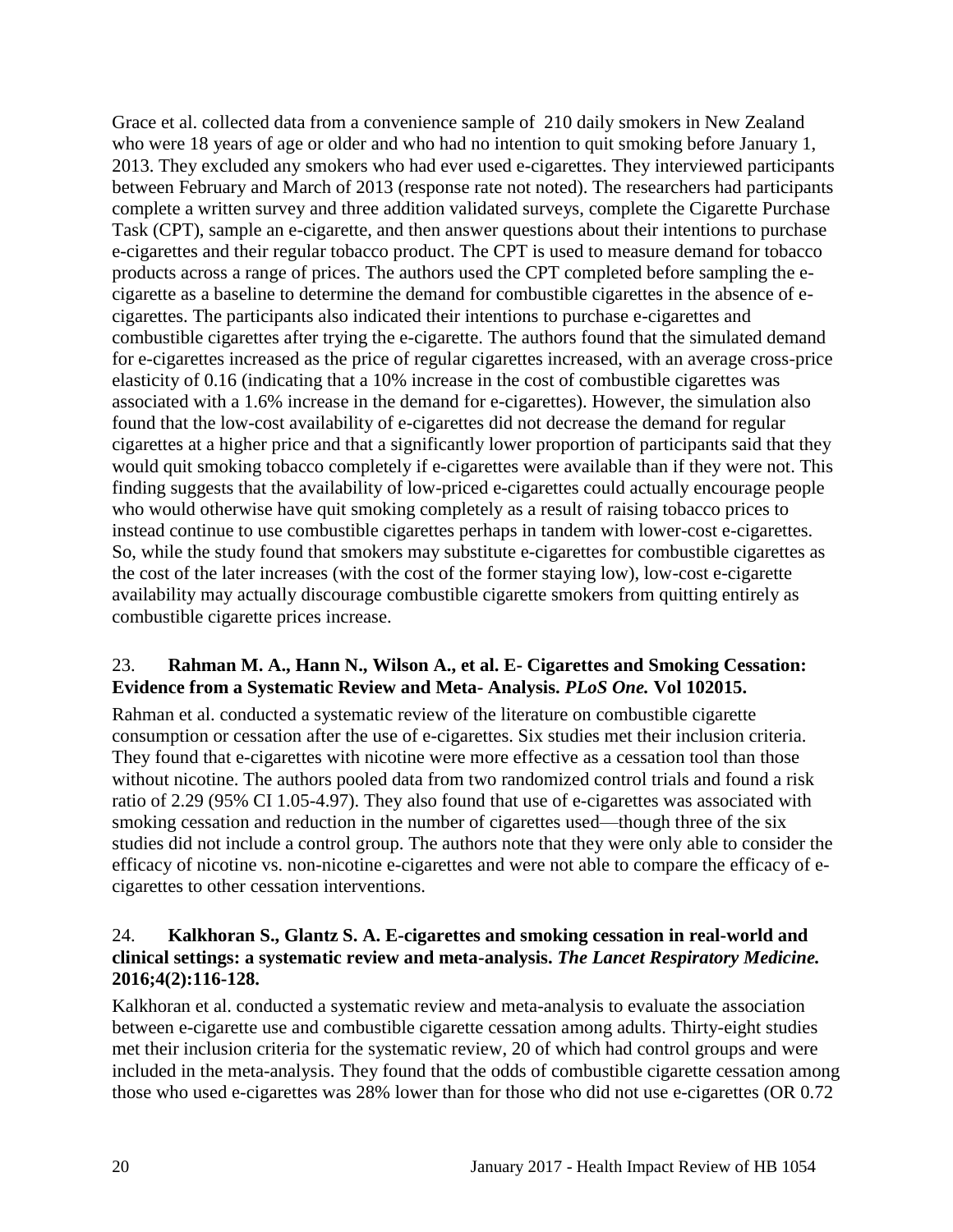[95% CI 0.57-0.91]). When the authors only included studies of smokers with an interest in quitting, they did not find a significant difference from the overall findings. The authors conclude that e-cigarettes, as they are currently being used, are associated with lower quit rates among combustible cigarette smokers.

# <span id="page-22-0"></span>25. **Leventhal Adam M., Strong David R., Kirkpatrick Matthew G., et al. Association of electronic cigarette use with initiation of combustible tobacco product smoking in early adolescence.(Report). 2015;314(7):700.**

Leventhal et al. cite evidence that electronic cigarettes are being used among teens who have never used combustible cigarettes. They cite a 2014 estimate that in the United States 43% of 10th graders who reported using e-cigarettes in the previous 30 days reported never having tried combustible cigarettes. Leventhal et al. analyze data from a longitudinal survey of high school students from a convenience sample of 10 public high schools in the Los Angeles, California area. They collected data in three waves: baseline (fall 2013; 9th grade), 6-month follow-up (spring 2014), and 12-month follow-up (fall 2014; 10th grade). The final sample included students who completed all three waves of the survey (n=2,530). They found that students who reported e-cigarette use at baseline were also more likely to report use of combustible tobacco products in the previous 6 months. After adjusting for potential confounding factors, the authors found that baseline e-cigarette use was also associated with a higher likelihood of using combustible tobacco products (cigarettes, cigars, or hookah) at follow-up (averaged across the two follow-up periods OR 2.73 [95% CI 2.00-3.73]). This trend was also true for combustible cigarettes specifically (OR 3.25 [95% CI 2.29-4.62]).

# <span id="page-22-1"></span>26. **Thomas A Wills, Rebecca Knight, James D Sargent, et al. Longitudinal study of ecigarette use and onset of cigarette smoking among high school students in Hawaii.** *Tobacco Control.* **2016.**

Wills et al. analyzed 2013 and 2014 longitudinal school-based survey data from Hawaii. The baseline sample included 2,338 9th and 10th graders. Students who were not smokers at baseline but who had used e-cigarettes were significantly more likely to have smoked combustible cigarettes at the one-year follow-up than their non-smoking peers who had never tried ecigarettes (OR 2.87 [95% CI 2.03-4.05]). Among students who had tried combustible cigarettes at baseline, using e-cigarettes was not significantly related to changes in their frequency of smoking traditional cigarettes at follow-up.

# <span id="page-22-2"></span>27. **Current Cigarette Smoking Among U.S. Adults Aged 18 Years and Older. [http://www.cdc.gov/tobacco/campaign/tips/resources/data/cigarette-smoking-in-united](http://www.cdc.gov/tobacco/campaign/tips/resources/data/cigarette-smoking-in-united-states.html#ten)[states.html#ten.](http://www.cdc.gov/tobacco/campaign/tips/resources/data/cigarette-smoking-in-united-states.html#ten) Accessed November 15, 2015.**

Evidence indicates that, nationally, cigarette use is higher among active military personnel than among the civilian population. Prevalence of cigarette use is even higher among military personnel who have been deployed. United States data for men from 2007 to 2010 from the National Health Interview Survey indicate that male veterans are significantly more likely than non-veterans to be current smokers in every age group.